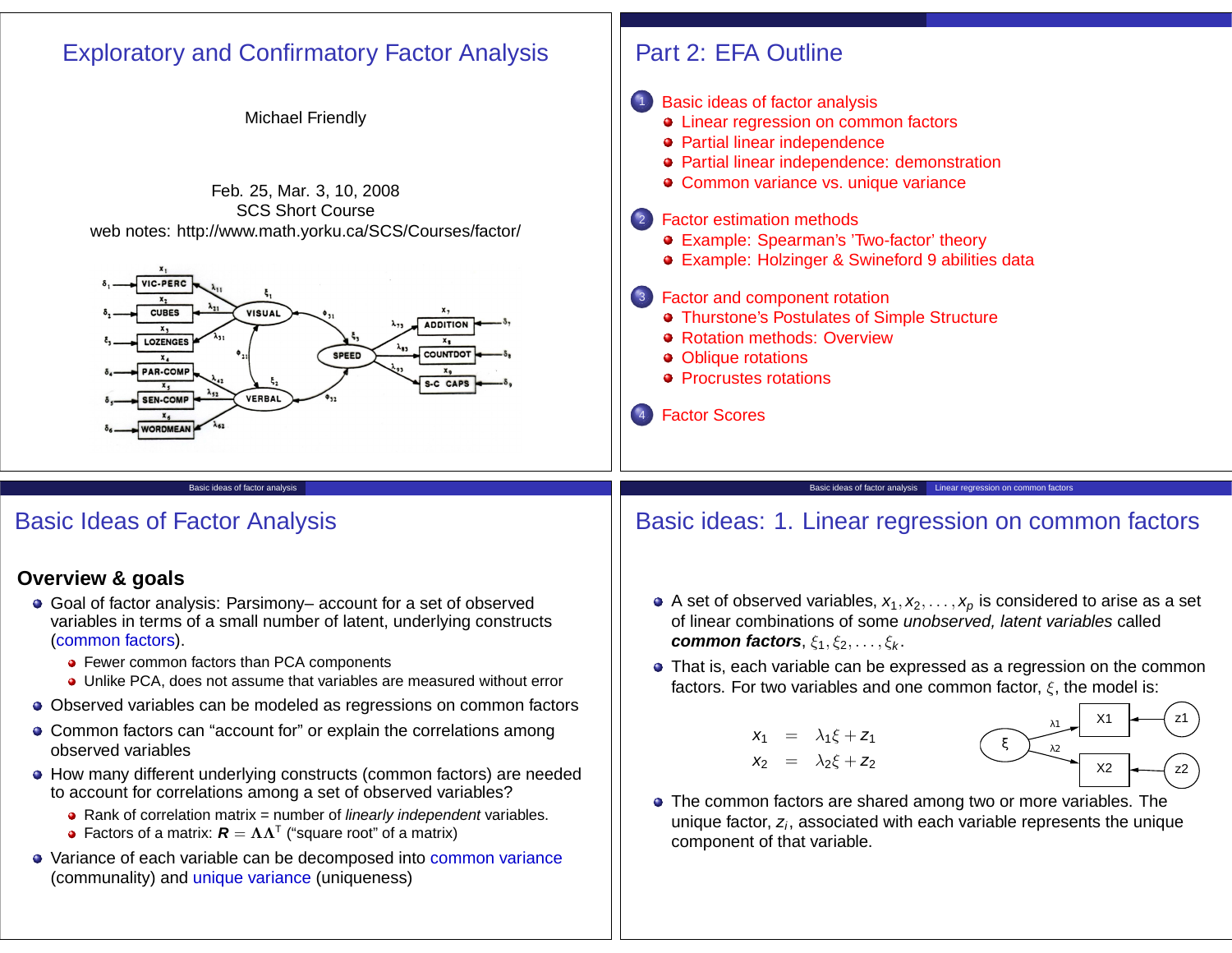|  |  | Basic ideas: 1. Linear regression on common factors |  | $\begin{array}{c c c c c} \hline \end{array}$ For k c |
|--|--|-----------------------------------------------------|--|-------------------------------------------------------|
|--|--|-----------------------------------------------------|--|-------------------------------------------------------|

### **Assumptions**:

• Common and unique factors are uncorrelated:

 $r(\xi, z_1) = r(\xi, z_2) = 0$ 

Basic ideas of factor analysis Linear regression on common factors

Unique factors are all uncorrelated and centered:

$$
r(z_1, z_2) = 0 \qquad E(z_i) = 0
$$

- This is a critical difference between factor analysis and component analysis: in PCA, the residuals are correlated.
- Another critical difference— more important— is that factor analysis only attempts to account for common variance, not total variance

Basic ideas of factor analysis Linear regression on common factors ommon factors, the common factor model can be expressed as

$$
\begin{bmatrix} x_1 \\ x_2 \\ \vdots \\ x_p \end{bmatrix} = \begin{bmatrix} \lambda_{11} & \cdots & \lambda_{1k} \\ \lambda_{21} & \cdots & \lambda_{2k} \\ \vdots & \vdots & \vdots \\ \lambda_{p1} & \vdots & \lambda_{pk} \end{bmatrix} \begin{bmatrix} \xi_1 \\ \vdots \\ \xi_k \end{bmatrix} + \begin{bmatrix} z_1 \\ z_2 \\ \vdots \\ z_p \end{bmatrix}
$$
 (1)

or, in matrix terms:

$$
x = \Lambda \xi + z \tag{2}
$$

This model is not testable, since the factors are unobserved variables. However, the model (2) implies a particular form for the variance-covariance matrix,  $\Sigma$ , of the observed variables, which is testable:

$$
\Sigma = \Lambda \Phi \Lambda^{T} + \Psi
$$
 (3)

where:

- $\mathbf{\Omega}_{p\times k} =$  factor pattern ("loadings")
- $\mathbf{\Phi}_{k\times k} =$  matrix of correlations among factors.
- $\mathbf{\Phi} \mathbf{\Psi} =$  diagonal matrix of unique variances of observed variables.

It is usually assumed initially that the factors are uncorrelated ( $\Phi = I$ ), but this assumption may be relaxed if oblique rotation is used.

Basic ideas of factor analysis **Partial linear independence** 

# Basic ideas: 2. Partial linear independence

The factors "account for" the correlations among the variables, since the variables may be correlated only through the factors.

Basic ideas of factor analysis Partial linear independence

If the common factor model holds, **the partial correlations of the observed variables with the common factor(s) partialled out are all zero**:

$$
r(\mathbf{x}_i,\mathbf{x}_j|\xi)=r(\mathbf{z}_i,\mathbf{z}_j)=0
$$

With one common factor, this has strong implications for the observed correlations:

$$
r_{12} = E(x_1, x_2) = E[(\lambda_1 \xi + z_1)(\lambda_2 \xi + z_2)]
$$
  
=  $\lambda_1 \lambda_2$   

$$
r_{13} = \lambda_1 \lambda_3
$$
  
ie  $r_{ij} = \lambda_i \lambda_j$ 

• That is, the correlations in any pair of rows/cols of the correlation matrix are proportional if the one factor model holds. The correlation matrix has the structure:

$$
R_{(p \times p)} = \begin{bmatrix} \lambda_1 \\ \lambda_2 \\ \vdots \\ \lambda_p \end{bmatrix} \begin{bmatrix} \lambda_1 & \lambda_2 & \dots & \lambda_p \end{bmatrix} + \begin{bmatrix} u_1^2 & & & \\ & u_2^2 & & \\ & & \ddots & \\ & & & u_p^2 \end{bmatrix}
$$

 $\bullet$  Similarly, if the common factor model holds with  $k$  factors, the pattern of correlations can be reproduced by the product of the matrix of factor loadings,  $\Lambda$  and its transpose:

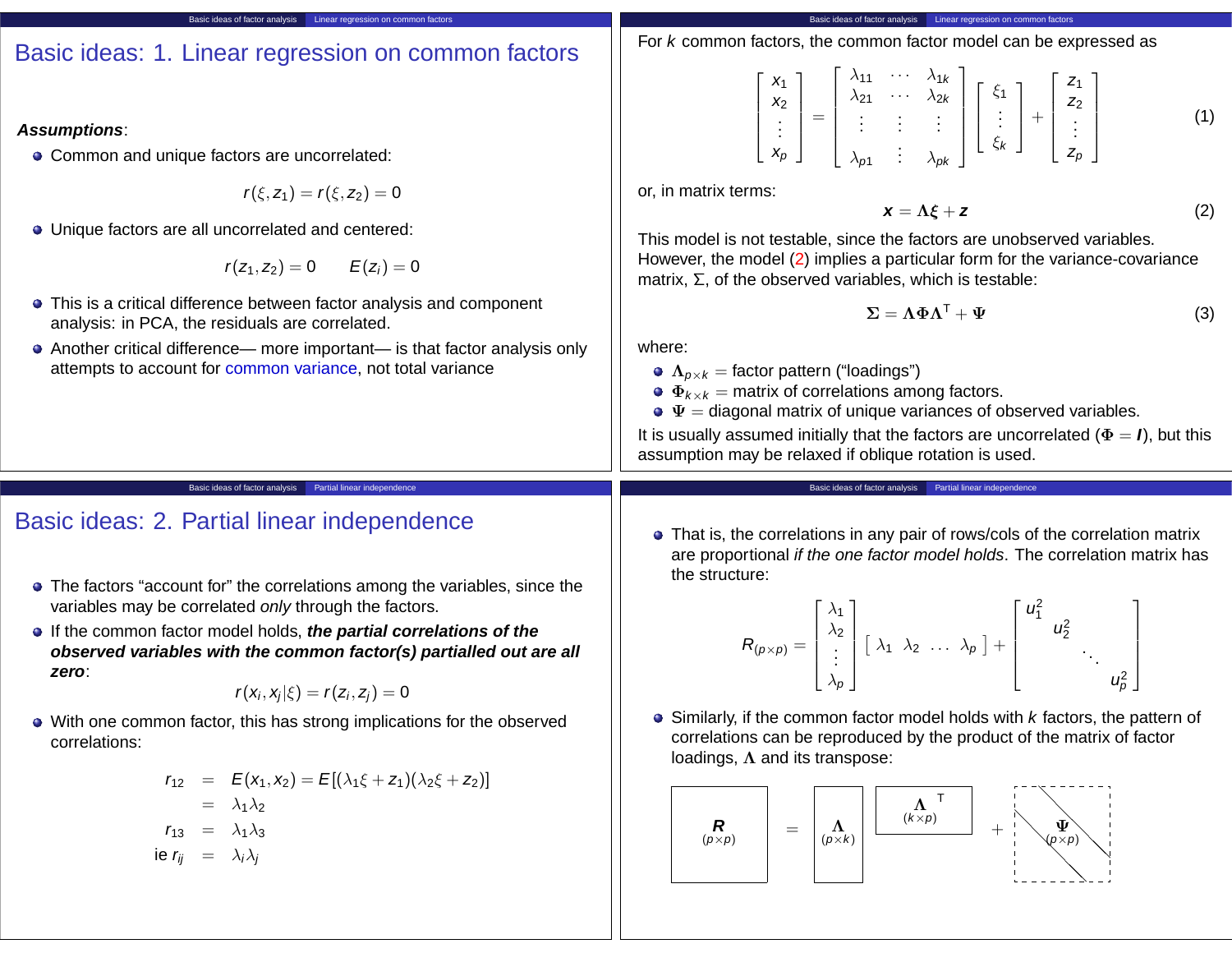#### Basic ideas of factor analysis **Partial linear independence**

### Simple example

Consider the following correlation matrix of 5 measures of "mental ability"

| x1          |  | 1.00 .72 .63 .54 .45 |  |
|-------------|--|----------------------|--|
| $\times$ 2. |  | .72 1.00 .56 .48 .40 |  |
| x3          |  | .63 .56 1.00 .42 .35 |  |
| $\times 4$  |  | .54 .48 .42 1.00 .30 |  |
| x5          |  | .45 .40 .35 .30 1.00 |  |

- These correlations are exactly consistent with the idea of a single common factor (g).
- $\bullet$  The factor loadings, or correlations of the variables with  $q$  are

$$
\begin{matrix} .9 & .8 & .7 & .6 & .5 \end{matrix}
$$

• e.g., 
$$
r_{12} = .9 \times .8 = .72
$$
;  $r_{13} = .9 \times .7 = .63$ ; etc.

Thus, the correlation matrix can be expressed exactly as

$$
R_{(5\times5)} = \begin{bmatrix} .9 \\ .8 \\ .7 \\ .6 \\ .5 \end{bmatrix} [ .9 .8 .7 .6 .5 ] + \begin{bmatrix} .19 \\ .36 \\ .51 \\ .64 \\ .75 \end{bmatrix}
$$

### Basic ideas of factor analysis **Partial linear independence**

## **Implications**

The implications of this are:

- The matrix (**R** − Ψ), i.e., the correlation matrix with communalitites on the diagonal is of rank  $k \ll p$ . [PCA: rank( $\mathbf{R}$ ) = p]
- Thus, FA should produce fewer factors than PCA, which "factors" the matrix **R** with 1s on the diagonal.
- The matrix of correlations among the variables with the factors partialled out is:

$$
(\boldsymbol{R} - \boldsymbol{\Lambda}\boldsymbol{\Lambda}^{\mathsf{T}}) = \boldsymbol{\Psi} = \begin{bmatrix} u_1^2 & & \\ & \ddots & \\ & & u_p^2 \end{bmatrix} = \text{ a diagonal matrix}
$$

• Thus, if the *k*-factor model fits, there remain no correlations among the observed variables when the factors have been taken into account.

Basic ideas of factor analysis **Partial linear independence: demonstrational** 

1  $\mathbf{I}$  $\mathbf{I}$  $\mathbf{I}$  $\frac{1}{2}$  $\mathbf{I}$ 

## Partial linear independence: demonstration

- Generate two factors, MATH and VERBAL.
- Then construct some observed variables as linear combinations of these.

#### **data scores; drop n;**

```
do N = 1 to 800; *-- 800 observations;
 MATH = normal(13579) ;
  VERBAL= normal(13579) ;
  mat_test= normal(76543) + 1.*MATH - .2*VERBAL;
  eng_test= normal(76543) + .1*MATH + 1.*VERBAL;
  sci_test= normal(76543) + .7*MATH - .3*VERBAL;
  his_test= normal(76543) - .2*MATH + .5*VERBAL;
  output;
  end;
label MATH = 'Math Ability Factor'
     VERBAL = 'Verbal Ability Factor'
      mat_test = 'Mathematics test'
      eng_test = 'English test'
      sci_test = 'Science test'
      his_test = 'History test';
```
Basic ideas of factor analysis **Partial linear independence: demonstration** 

# Partial linear independence: demonstration

**proc corr nosimple noprob; var mat\_test eng\_test sci\_test his\_test; title2 'Simple Correlations among TESTS';**

|                  | mat test | eng test | sci test | his test |
|------------------|----------|----------|----------|----------|
| Mathematics test | 1,000    | $-0.069$ | 0.419    | $-0.144$ |
| English test     | $-0.069$ | 1,000    | $-0.097$ | 0.254    |
| Science test     | 0.419    | $-0.097$ | 1,000    | $-0.227$ |
| History test     | $-0.144$ | 0.254    | $-0.227$ | 1,000    |

**proc corr nosimple noprob;**

```
var mat_test eng_test sci_test his_test;
```
**partial MATH VERBAL;**

**title2 'Partial Correlations, partialling Factors';**

|                  | mat test | eng test | sci test | his test |  |
|------------------|----------|----------|----------|----------|--|
| Mathematics test | 1,000    | $-0.048$ | $-0.015$ | 0.035    |  |
| English test     | $-0.048$ | 1,000    | 0.028    | $-0.072$ |  |
| Science test     | $-0.015$ | 0.028    | 1,000    | $-0.064$ |  |
| History test     | 0.035    | $-0.072$ | $-0.064$ | 1,000    |  |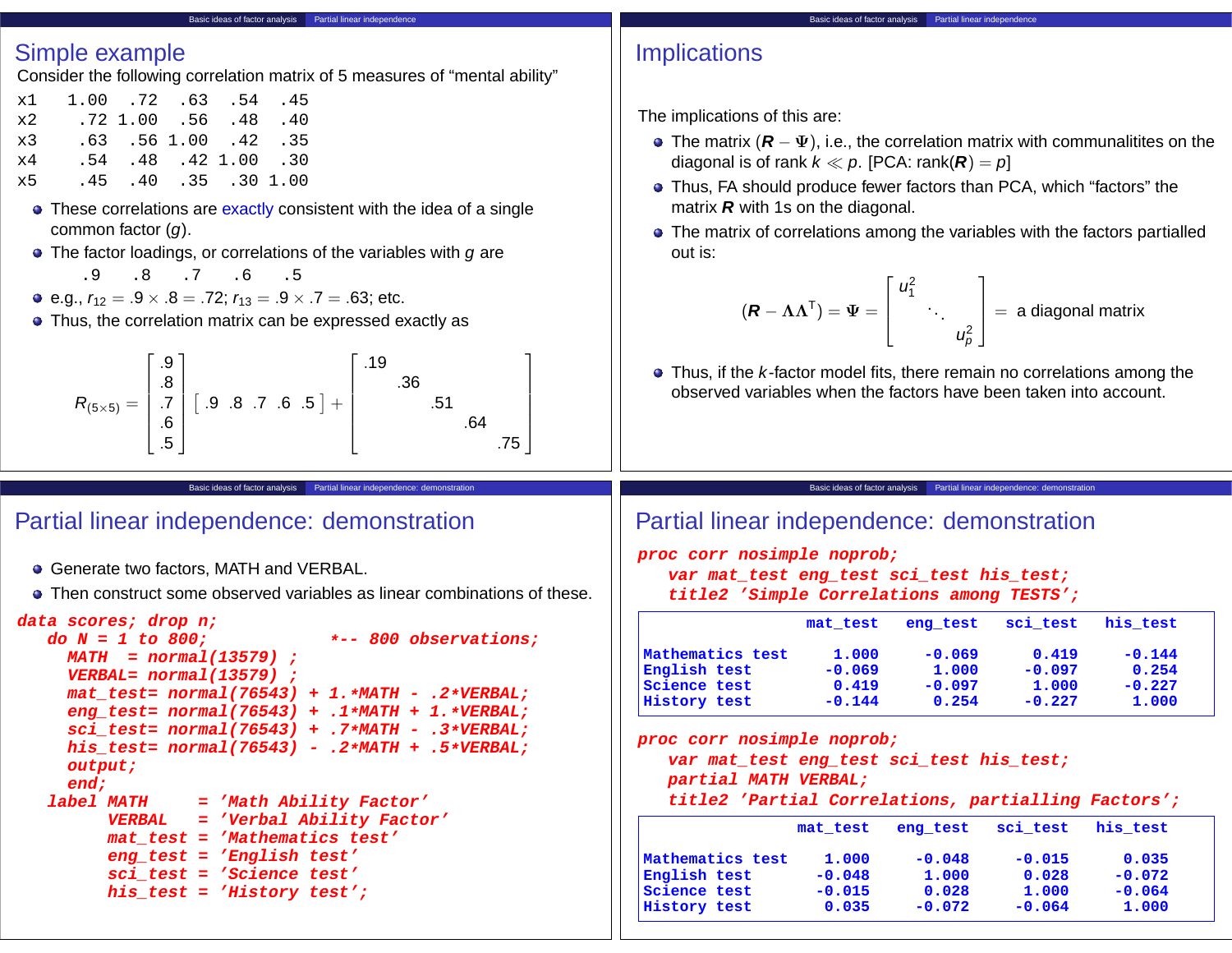# Basic ideas: 3. Common variance vs. unique variance

Basic ideas of factor analysis Common variance vs. unique variance

- Factor analysis provides an account of the variance of each variable as common variance (**communality**) and unique variance (**uniqueness**).
- **•** From the factor model (with uncorrelated factors,  $\Phi = I$ ),

$$
x = \Lambda \xi + z \tag{4}
$$

it can be shown that the common variance of each variable is the sum of squared loadings:

Basic ideas of factor analysis Common variance vs. unique variance

$$
var(x_i) = \frac{\lambda_{i1}^2 + \cdots + \lambda_{ik}^2}{2} + var(z_i)
$$

$$
= h_i^2
$$
(communality) +  $u_i^2$ (uniqueness)

Basic ideas of factor analysis Common variance vs. unique variance If a measure of reliability is available, the unique variance can be further

divided into error variance,  $e_i^2$ , and specific variance,  $s_i^2$ . Using standardized variables:



## Factor Estimation Methods: Basic ideas

Correlations or covariances?

### **Correlations or covariances?**

As we saw in PCA, factors can be extracted from either the covariance matrix (Σ) of the observed variables, with the common factor model:

$$
\boldsymbol{\Sigma} = \boldsymbol{\Lambda\Phi\Lambda^{\mathsf{T}}} + \boldsymbol{\Psi}
$$

or the correlation matrix (**R**), with the model

$$
\boldsymbol{R} = \boldsymbol{\Lambda} \boldsymbol{\Phi} \boldsymbol{\Lambda}^{\mathsf{T}} + \boldsymbol{\Psi}
$$

**If the variables are standardized, these are the same:**  $\mathbf{R} = \Sigma$ 

Factor estimation method

- **If the units of the variables are important & meaningful, analyze**  $\Sigma$
- Some methods of factor extraction are scale free— you get equivalent results whether you analyse **R** or Σ.
- $\bullet$  Below, I'll describe things in terms of  $\Sigma$ .

E.g., for two tests, each with reliability  $r_{x_ix_i} = .80$ , and

$$
x_1 = .8\xi + .6z_1
$$
  

$$
x_2 = .6\xi + .8z_1
$$

we can break down the variance of each variable as:

|  | var = common + unique $\rightarrow$ (specific + error) |  |  |  |
|--|--------------------------------------------------------|--|--|--|
|  | $x_1$ : 1 = .64 + .36 $\rightarrow$ .16 + .20          |  |  |  |
|  | $x_1$ : 1 = .36 + .64 $\rightarrow$ .44 + .20          |  |  |  |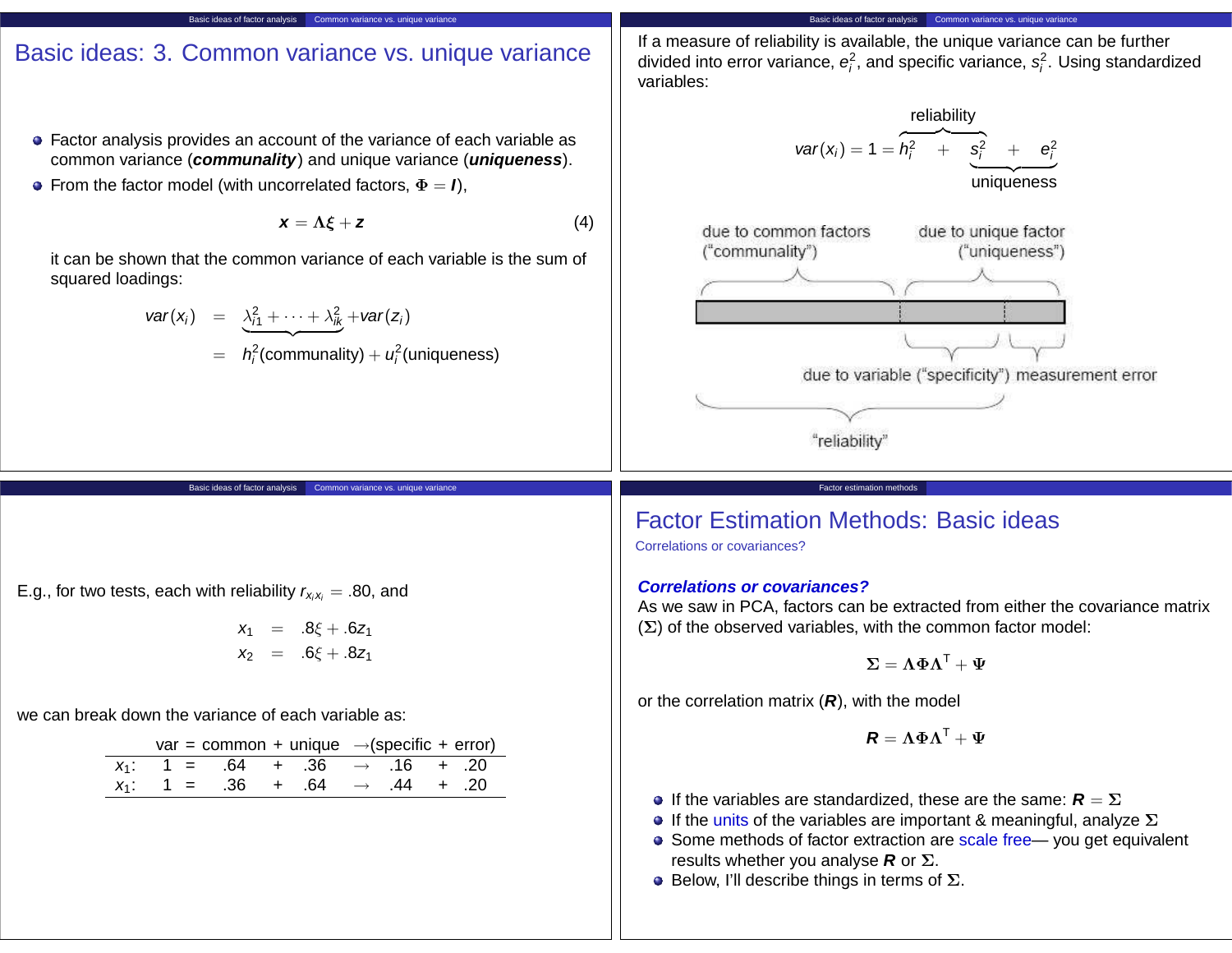# Factor Estimation Methods: Basic ideas

Factor estimation methods

#### Common characteristics

Many methods of factor extraction for EFA have been proposed, but they have some common characteristics:

- **•** Initial solution with uncorrelated factors ( $\Phi = I$ )
	- The model becomes

 $\Sigma = \Lambda \Lambda^{T} + \Psi$ 

• If we know (or can estimate) the communalities (= 1 - uniqueness =  $1 - \psi_{ii}$ ), we can factor the "reduced covariance (correlation) matrix",  $\Sigma - \Psi$ 

$$
\Sigma - \Psi = \Lambda \Lambda^{T} = (\mathbf{U}\mathbf{D}^{1/2})(\mathbf{D}^{1/2}\mathbf{U}^{T})
$$
\n(5)

- In (5), *U* is the matrix of eigenvectors of  $(\Sigma \Psi)$  and *D* is the diagonal matrix of eigenvalues.
- **.** Initial estimates of communalities: A good prior estimate of the communality of a variable is its'  $R^2$  (SMC) with all other variables.

$$
\mathsf{SMC}_i \equiv R_{x_i\,|\, \text{others}}^2 \leq h_i^2 = \text{communality} = 1 - \psi_i
$$

Factor estimation methods

# Factor Estimation Methods: Basic ideas

Common characteristics

- Most iterative methods cycle between estimating factor loadings (given communality estimates) and estimating the communalities (given factor loadings). The process stops when things don't change too much.
	- **1** Obtain initial estimate of  $\widehat{\Psi}$
	- 2 Estimate  $\widehat{\Lambda}$  from eigenvectors/values of  $(\Sigma \widehat{\Psi})$

Factor estimation methods

3 Update estimate of  $\widehat{\Psi}$ , return to step 2 if max  $|\widehat{\Psi} - \widehat{\Psi}_{\text{last}}| < \epsilon$ 

#### Factor estimation methods

## Factor Estimation Methods: Fit functions

Given  $S_{(p\times p)}$ , an observed variance-covariance matrix of  $\bm{x}_{(p\times 1)}$ , the computational problem is to estimate  $\widehat{\Lambda}$ , and  $\widehat{\Psi}$  such that:

 $\hat{\Sigma} = \hat{\Lambda} \hat{\Lambda}^{\mathsf{T}} + \hat{\Psi} \approx \mathsf{S}$ 

- Let  $F(\mathbf{S}, \hat{\Sigma})$  = measure of distance between S and  $\hat{\Sigma}$ . Factoring methods differ in the measure  $F$  used to assess badness of fit:
	- **Iterated PFA (ULS, PRINIT) [NOT Scale Free]** Minimizes the sum of squares of differences between **S** and Σ.

$$
\textit{F}_{\textit{LS}} = \textit{tr}(\textbf{S} - \widehat{\Sigma})^2
$$

**Generalized Least Squares (GLS) [Scale Free]** Minimizes the sum of squares of differences between **S** and  $\hat{\Sigma}$ , weighted inversely by the variances of the observed variables.

$$
F_{GLS}=tr(I-S^{-1}\widehat{\Sigma})^2
$$

# Factor Estimation Methods

**Maximum likelihood [Scale Free]** Finds the parameters that maximize the likelihood ("probability") of observing the data (**S**) given that the FA model fits for the population  $\Sigma$ .

$$
F_{ML} = tr(\mathbf{S}\widehat{\Sigma}^{-1}) - \log|\widehat{\Sigma}^{-1}\mathbf{S}| - p
$$

- In large samples,  $(N-1)F_{min} \sim \chi^2$
- The hypothesis tested is

 $H_0$ : k factors are sufficient

vs.

- $H_1$  :> k factors are required
- Good news: This is the only EFA method that gives a significance test for the number of common factors.
- Bad news: This  $\chi^2$  test is extremely sensitive to sample size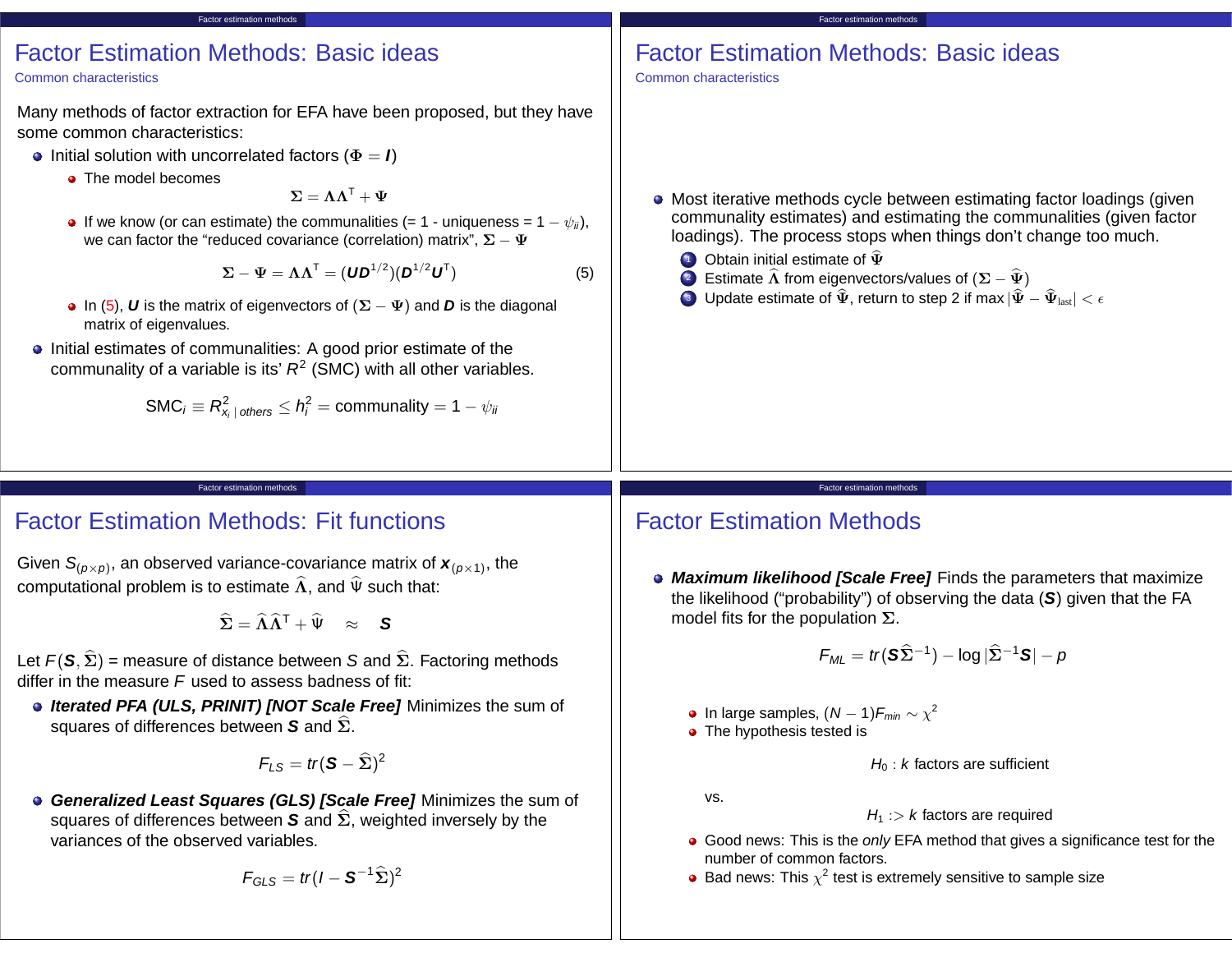| Factor estimation methods Example: Spearman's 'Two-factor' theory                                                                                                                                                                                                                                                                                                                                                                                                                                                                                                                                                                                                                    | Factor estimation methods   Example: Spearman's 'Two-factor' theory                                                                                                                                                                                                                                                                                                                                                                                                                                                                                                                                                                                                                                                                                                                                   |
|--------------------------------------------------------------------------------------------------------------------------------------------------------------------------------------------------------------------------------------------------------------------------------------------------------------------------------------------------------------------------------------------------------------------------------------------------------------------------------------------------------------------------------------------------------------------------------------------------------------------------------------------------------------------------------------|-------------------------------------------------------------------------------------------------------------------------------------------------------------------------------------------------------------------------------------------------------------------------------------------------------------------------------------------------------------------------------------------------------------------------------------------------------------------------------------------------------------------------------------------------------------------------------------------------------------------------------------------------------------------------------------------------------------------------------------------------------------------------------------------------------|
| Example: Spearman's 'two-factor' theory                                                                                                                                                                                                                                                                                                                                                                                                                                                                                                                                                                                                                                              | Example: Spearman's 'two-factor' theory                                                                                                                                                                                                                                                                                                                                                                                                                                                                                                                                                                                                                                                                                                                                                               |
| Spearman used this data on 5 tests to argue for a 'two-factor' theory of ability<br>• general ability factor-accounts for all correlations<br>• unique factors for each test<br>data spear5 (TYPE=CORR);<br>$input$ $TYPE$ $\acute{s}$ $NAME$ $\acute{s}$ $test1$ - $test5$ ;<br>label test1='Mathematical judgement'<br>test2='Controlled association'<br>test3='Literary interpretation'<br>test4='Selective judgement'<br>$test5='Spelling'$ ;<br>datalines;<br><b>CORR</b><br>test1 1.00<br>test2.485 1.00<br><b>CORR</b><br>test3.400.397 1.00<br><b>CORR</b><br>test4.397.397.335 1.00<br><b>CORR</b><br>test5.295.247.275.195.1.00<br><b>CORR</b><br>100 100 100 100 100<br>N | Use METHOD=ML to test 1 common factor model<br>proc factor data=spear5<br>method=ml<br>/* use maximum likelihood<br>$\star$ /<br>residuals<br>/* print residual correlations */<br>$nfact=1;$<br>/* estimate one factor<br>$\star$ /<br>title2 'Test of hypothesis of one general factor';<br>Initial output:<br>Initial Factor Method: Maximum Likelihood<br>Prior Communality Estimates: SMC<br><b>TEST1</b><br>TEST2<br><b>TEST3</b><br>TEST4<br>TEST5<br>0.334390  0.320497  0.249282  0.232207  0.123625<br>1 factors will be retained by the NFACTOR criterion.<br>Iter Criterion<br>Ridge<br>Change<br>Communalities<br>$\mathbf{1}$<br>0.00761<br>0.000<br>0.16063<br>0.4950 0.4635 0.3482 0.3179 0.1583<br>0.00429<br>$\mathbf{2}$<br>0.00759<br>0.000<br>0.4953 0.4662 0.3439 0.3203 0.1589 |
| NB: The $_TYPE_$ = 'N' observation is necessary for a proper $\chi^2$ test.                                                                                                                                                                                                                                                                                                                                                                                                                                                                                                                                                                                                          | 3<br>0.00759<br>0.000<br>0.00020<br>0.4954 0.4662 0.3439 0.3203 0.1587                                                                                                                                                                                                                                                                                                                                                                                                                                                                                                                                                                                                                                                                                                                                |
|                                                                                                                                                                                                                                                                                                                                                                                                                                                                                                                                                                                                                                                                                      |                                                                                                                                                                                                                                                                                                                                                                                                                                                                                                                                                                                                                                                                                                                                                                                                       |
| Example: Spearman's 'Two-factor' theory<br>Factor estimation methods<br>Hypothesis tests & fit statistics:                                                                                                                                                                                                                                                                                                                                                                                                                                                                                                                                                                           | Example: Spearman's 'Two-factor' theory<br>Factor estimation methods<br>Example: Spearman's 'two-factor' theory                                                                                                                                                                                                                                                                                                                                                                                                                                                                                                                                                                                                                                                                                       |
| Significance tests based on 100 observations:                                                                                                                                                                                                                                                                                                                                                                                                                                                                                                                                                                                                                                        | Factor pattern ("loadings"):                                                                                                                                                                                                                                                                                                                                                                                                                                                                                                                                                                                                                                                                                                                                                                          |
| Test of H0: No common factors.<br>vs HA: At least one common factor.                                                                                                                                                                                                                                                                                                                                                                                                                                                                                                                                                                                                                 | Factor Pattern<br><b>FACTOR1</b>                                                                                                                                                                                                                                                                                                                                                                                                                                                                                                                                                                                                                                                                                                                                                                      |
| Chi-square = $87.205$ df = 10 Prob>chi**2 = 0.0001<br>Test of H0: 1 Factors are sufficient.<br>vs HA: More factors are needed.<br>Chi-square = $0.727$ df = $5$<br>$Prob>chi**2 = 0.9815$                                                                                                                                                                                                                                                                                                                                                                                                                                                                                            | 0.70386<br>Mathematical judgement<br><b>TEST1</b><br>0.68282<br>Controlled association<br><b>TEST2</b><br>TEST3<br>0.58643<br>Literary interpretation<br>0.56594<br>Selective judgement<br><b>TEST4</b><br>Spelling<br>0.39837<br><b>TEST5</b>                                                                                                                                                                                                                                                                                                                                                                                                                                                                                                                                                        |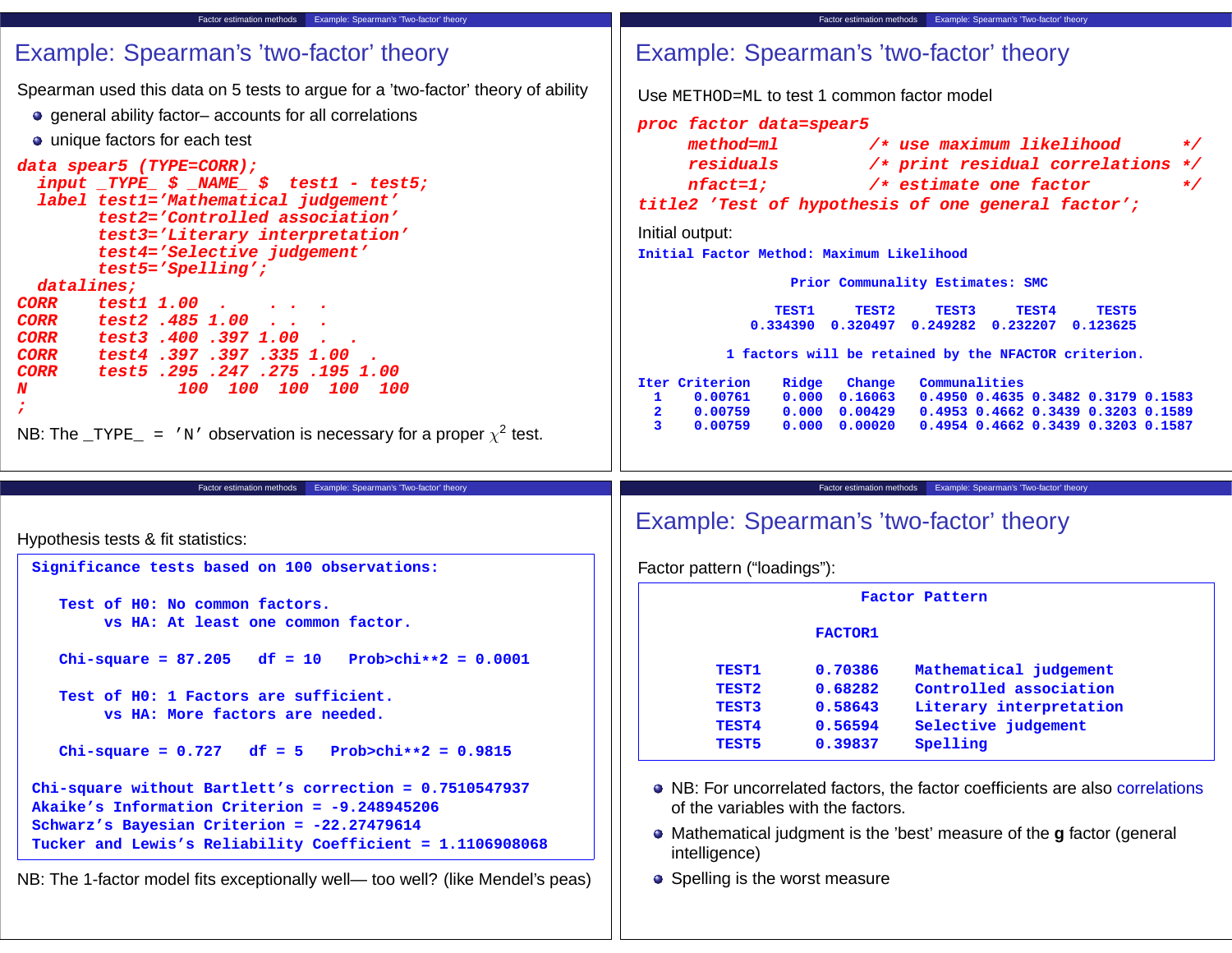| Example: Spearman's 'Two-factor' theory<br>Factor estimation methods                                                                                                                                                                                                                                                                                                                                                                                                               | Example: Holzinger & Swineford 9 abilities data<br>Factor estimation methods                                                                                                                                                                                                                                                                                                                                                                                                                                                                                                                                                                                                                                                                                                                                                                                                                                                                                                                                                                                                                                                                                                                                                                                                                                                                                               |  |  |  |
|------------------------------------------------------------------------------------------------------------------------------------------------------------------------------------------------------------------------------------------------------------------------------------------------------------------------------------------------------------------------------------------------------------------------------------------------------------------------------------|----------------------------------------------------------------------------------------------------------------------------------------------------------------------------------------------------------------------------------------------------------------------------------------------------------------------------------------------------------------------------------------------------------------------------------------------------------------------------------------------------------------------------------------------------------------------------------------------------------------------------------------------------------------------------------------------------------------------------------------------------------------------------------------------------------------------------------------------------------------------------------------------------------------------------------------------------------------------------------------------------------------------------------------------------------------------------------------------------------------------------------------------------------------------------------------------------------------------------------------------------------------------------------------------------------------------------------------------------------------------------|--|--|--|
| Example: Spearman's 'two-factor' theory                                                                                                                                                                                                                                                                                                                                                                                                                                            | Example: Holzinger & Swineford 9 abilities data                                                                                                                                                                                                                                                                                                                                                                                                                                                                                                                                                                                                                                                                                                                                                                                                                                                                                                                                                                                                                                                                                                                                                                                                                                                                                                                            |  |  |  |
| Common and unique variance:<br>Unique<br><b>FACTOR1</b><br>Common<br>0.70386<br>TEST1<br>.495<br>.505<br>Mathematical judgement<br>TEST2<br>0.68282<br>.534<br>Controlled association<br>.466<br>TEST3<br>0.58643<br>.656<br>Literary interpretation<br>.344<br>TEST4<br>0.56594<br>Selective judgement<br>.320<br>.680<br>0.39837<br>Spelling<br><b>TEST5</b><br>.159<br>.841<br>• Mathematical judgment is the 'best' measure of the g factor<br>• Spelling is the worst measure | Nine tests from a battery of 24 ability tests given to junior high school students<br>at two Chicago schools in 1939.<br>title 'Holzinger & Swineford 9 Ability Variables';<br>data psych9(type=CORR);<br>Input _NAME_\$1-3 _TYPE_\$5-9 X1 X2 X4 X6 X7 X9 X10 X12 X13;<br>label X1='Visual Perception' X2='Cubes' X4='Lozenges'<br>X6='Paragraph Comprehen' X7='Sentence Completion'<br>X9='Word Meaning' X10='Addition' X12='Counting Dots'<br>X13='Straight-curved Caps';<br>datalines;<br><b>CORR</b><br>$\mathbf{1}$ .<br>X1<br>$.318$ 1.<br>X <sub>2</sub><br><b>CORR</b><br>X4<br><b>CORR</b><br>.436<br>.419 1.<br>.234<br>$.323$ 1.<br><b>X6</b><br><b>CORR</b><br>.335<br>X7<br><b>CORR</b><br>.304<br>.157<br>.283<br>.722 1.<br><b>X9</b><br><b>CORR</b><br>.195<br>.350<br>.714<br>$.685$ 1.<br>.326<br><b>X10</b><br>CORR<br>.057<br>.056<br>.203<br>.246<br>.116<br>.170<br>X12 CORR<br>.314<br>.145<br>.229<br>.095<br>.181<br>.113<br>.585<br>X13 CORR<br>.239<br>.361<br>.309<br>.345<br>.280<br>.408<br>.489<br>.512 1.<br>145<br>145<br>145<br>145<br>145<br>145<br>145<br>N<br>145<br>145<br>109.75 191.8<br>29.60 24.80 15.97<br>9.95<br>18.85 90.18 68.59<br><b>MEAN</b><br>6.89<br>8.29<br>3.36<br>4.63<br>7.92 23.70<br><i>STD</i><br>4.43<br>20.92<br>36.91<br><b>RELI</b><br>.7563 .5677 .9365 .7499 .7536 .8701 .9518<br>.9374<br>.8889<br>run; |  |  |  |
|                                                                                                                                                                                                                                                                                                                                                                                                                                                                                    |                                                                                                                                                                                                                                                                                                                                                                                                                                                                                                                                                                                                                                                                                                                                                                                                                                                                                                                                                                                                                                                                                                                                                                                                                                                                                                                                                                            |  |  |  |
| Factor estimation methods Example: Holzinger & Swineford 9 abilities data                                                                                                                                                                                                                                                                                                                                                                                                          | Factor estimation methods Example: Holzinger & Swineford 9 abilities data                                                                                                                                                                                                                                                                                                                                                                                                                                                                                                                                                                                                                                                                                                                                                                                                                                                                                                                                                                                                                                                                                                                                                                                                                                                                                                  |  |  |  |
| Example: Holzinger & Swineford 9 abilities data<br>"Little Jiffy:" Principal factor analysis using SMC, Varimax rotation                                                                                                                                                                                                                                                                                                                                                           | Example: Holzinger & Swineford 9 abilities data                                                                                                                                                                                                                                                                                                                                                                                                                                                                                                                                                                                                                                                                                                                                                                                                                                                                                                                                                                                                                                                                                                                                                                                                                                                                                                                            |  |  |  |
| • The 9 tests were believed to tap 3 factors: Visual, Verbal & Speed<br>$\bullet$ The default analysis is METHOD=PRINCIPAL, PRIORS=ONE $\leftrightarrow$ PCA!<br>• The results are misleading, about both the number of factors and their<br>interpretation.                                                                                                                                                                                                                       | Output: Eigenvalues<br>Eigenvalues of the Reduced Correlation Matrix:<br>$Total = 4.05855691$ Average = $0.45095077$<br>Eigenvalue<br>Difference<br>Proportion<br>Cumulative                                                                                                                                                                                                                                                                                                                                                                                                                                                                                                                                                                                                                                                                                                                                                                                                                                                                                                                                                                                                                                                                                                                                                                                               |  |  |  |
| title2 'Principal factor solution';<br>proc Factor data=psych9<br>Method=PRINCIPAL<br>Priors=SMC<br>Round flag=.3<br>Scree<br>Rotate=VARIMAX;                                                                                                                                                                                                                                                                                                                                      | 3.07328008<br>1.99393040<br>0.7572<br>0.7572<br>ı<br>2<br>1.07934969<br>0.45916492<br>0.2659<br>1.0232<br>3<br>0.62018476<br>0.58982990<br>0.1528<br>1.1760<br>$\overline{\mathbf{4}}$<br>0.03035486<br>0.10824191<br>0.0075<br>1.1835<br>5<br>$-.07788705$<br>0.03243783<br>$-0.0192$<br>1.1643<br>6<br>$-.11032489$<br>0.03864959<br>$-0.0272$<br>1.1371<br>7<br>1.1004<br>$-.14897447$<br>0.02648639<br>$-0.0367$<br>1.0572<br>8<br>$-.17546086$<br>0.05650435<br>$-0.0432$<br>9<br>$-.23196521$<br>$-0.0572$<br>1.0000                                                                                                                                                                                                                                                                                                                                                                                                                                                                                                                                                                                                                                                                                                                                                                                                                                                 |  |  |  |
| run;<br>• method=PRINCIPAL is non-iterative; method=PRINIT uses iterated PFA<br>• ROUND option prints coefficients $\times$ 100, rounded; FLAG option prints a $*$<br>next to larger values                                                                                                                                                                                                                                                                                        | 2 factors will be retained by the PROPORTION criterion.<br>• NB: The default criteria (PROPORTION=1.0 or MINEIGEN=0) are<br>seriously misleading.                                                                                                                                                                                                                                                                                                                                                                                                                                                                                                                                                                                                                                                                                                                                                                                                                                                                                                                                                                                                                                                                                                                                                                                                                          |  |  |  |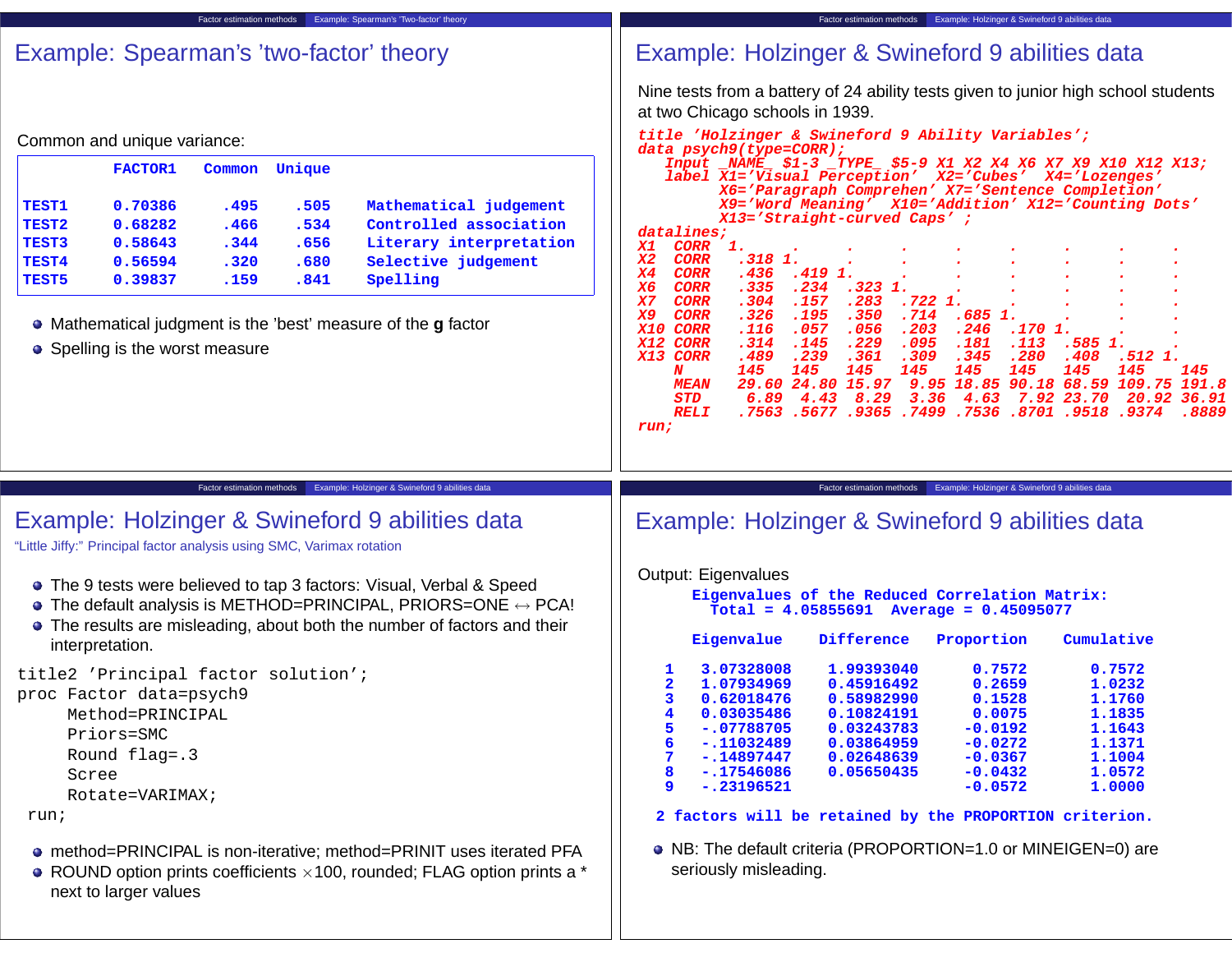| Scree plot                                                                                                                                     |                                                                                                                                                                                                                                                                                                                                                                                                                                                                                                                  |
|------------------------------------------------------------------------------------------------------------------------------------------------|------------------------------------------------------------------------------------------------------------------------------------------------------------------------------------------------------------------------------------------------------------------------------------------------------------------------------------------------------------------------------------------------------------------------------------------------------------------------------------------------------------------|
| Holzinger & Swineford 9 Ability Variables<br>Principal factor solution (SMC)                                                                   | Initial (unrotated) factor pattern:                                                                                                                                                                                                                                                                                                                                                                                                                                                                              |
|                                                                                                                                                | Factor Pattern                                                                                                                                                                                                                                                                                                                                                                                                                                                                                                   |
|                                                                                                                                                | Factor1<br>Factor2                                                                                                                                                                                                                                                                                                                                                                                                                                                                                               |
| 2<br>Eigenvalue<br>$Eigen = 1$<br>$Eigen = 0.45$<br>-1<br>$\overline{2}$<br>3<br>$\overline{7}$<br>5<br>6<br>8<br>9<br>$\overline{\mathbf{A}}$ | Visual Perception<br>$57 *$<br>13<br><b>X1</b><br>Cubes<br>$37 *$<br>$\mathbf{x}$<br>$\overline{\mathbf{4}}$<br>Lozenges<br>53 *<br>2<br><b>X4</b><br>Paragraph Comprehen<br><b>X6</b><br>$74 *$<br>$-39 *$<br>Sentence Completion<br>$72 *$<br>$\mathbf{x}$<br>$-31 *$<br>Word Meaning<br>$71 *$<br>$-38 *$<br><b>X9</b><br>Addition<br><b>X10</b><br>$41 *$<br>44 *<br><b>Counting Dots</b><br><b>X12</b><br>$46 *$<br>$59 *$<br>Straight-curved Caps<br>$36 *$<br><b>X13</b><br>$62 *$<br>• Interpretation ?? |
| Number<br>Example: Holzinger & Swineford 9 abilities data<br>Factor estimation methods                                                         | Example: Holzinger & Swineford 9 abilities data<br>Factor estimation methods                                                                                                                                                                                                                                                                                                                                                                                                                                     |
| Example: Holzinger & Swineford 9 abilities data                                                                                                | Example: Holzinger & Swineford 9 abilities data<br>Maximum likelihood solutions                                                                                                                                                                                                                                                                                                                                                                                                                                  |
| Varimax rotated factor pattern:                                                                                                                |                                                                                                                                                                                                                                                                                                                                                                                                                                                                                                                  |

Factor estimation methods Example: Holzinger & Swineford 9 abilities data

Factor estimation methods Example: Holzinger & Swineford 9 abilities data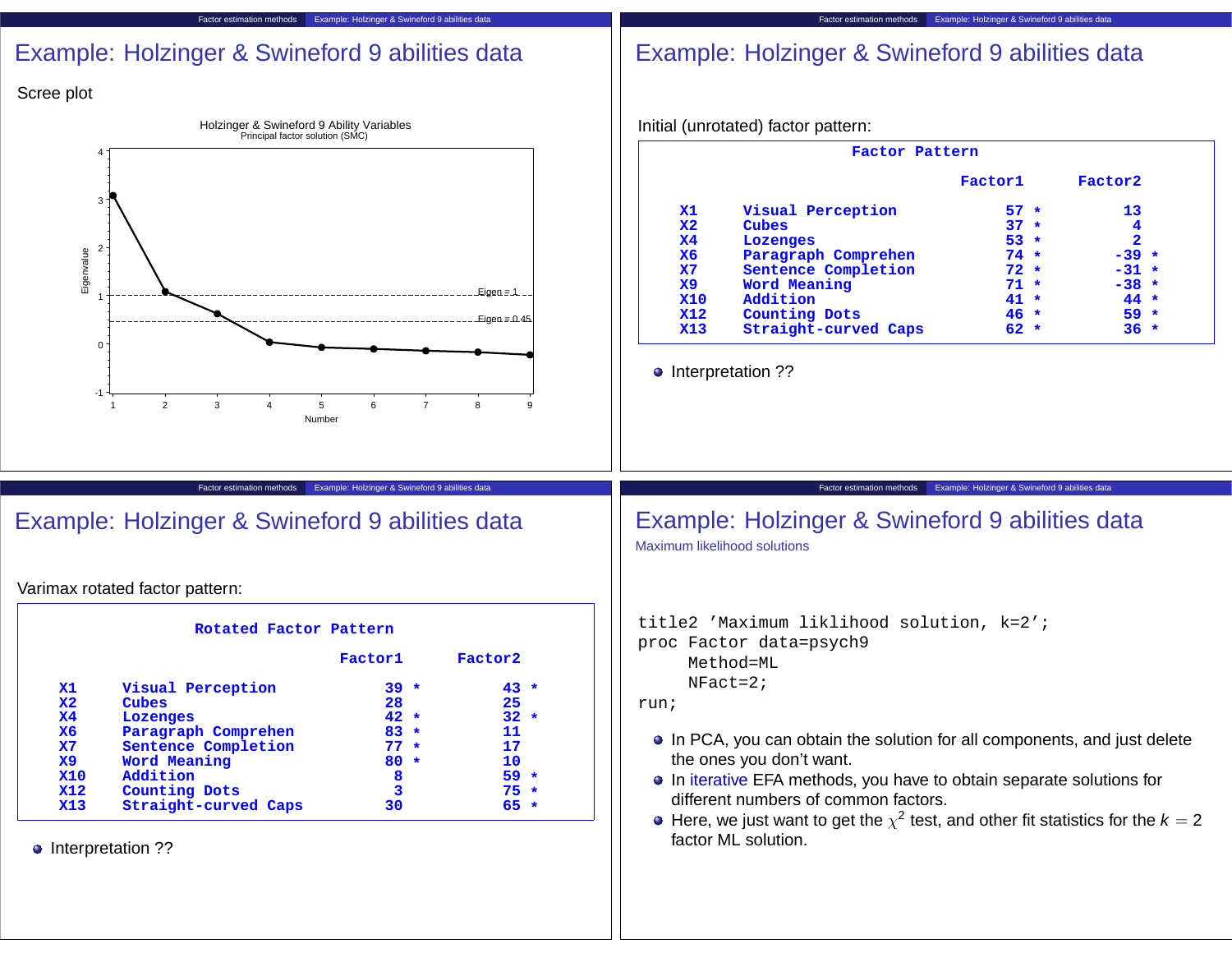| Factor estimation methods                                                                                                                                                                                                                                                                                                                                                                                     | Example: Holzinger & Swineford 9 abilities data                        | Factor estimation methods                                                                                                                                                                                      |                  | Example: Holzinger & Swineford 9 abilities data |                  |
|---------------------------------------------------------------------------------------------------------------------------------------------------------------------------------------------------------------------------------------------------------------------------------------------------------------------------------------------------------------------------------------------------------------|------------------------------------------------------------------------|----------------------------------------------------------------------------------------------------------------------------------------------------------------------------------------------------------------|------------------|-------------------------------------------------|------------------|
| Example: Holzinger & Swineford 9 abilities data<br>Maximum likelihood solution, k=2                                                                                                                                                                                                                                                                                                                           |                                                                        | Example: Holzinger & Swineford 9 abilities data<br>Maximum likelihood solution: k=3                                                                                                                            |                  |                                                 |                  |
|                                                                                                                                                                                                                                                                                                                                                                                                               | Significance Tests Based on 145 Observations                           |                                                                                                                                                                                                                |                  |                                                 |                  |
|                                                                                                                                                                                                                                                                                                                                                                                                               | Pr >                                                                   |                                                                                                                                                                                                                |                  |                                                 |                  |
| Test                                                                                                                                                                                                                                                                                                                                                                                                          | Chi-Square<br>ChiSq<br>DF.                                             | proc Factor data=psych9                                                                                                                                                                                        |                  |                                                 |                  |
| HO: No common factors<br>At least one common factor<br>HO: 2 Factors are sufficient<br>HA: More factors are needed                                                                                                                                                                                                                                                                                            | 36<br>483.4478<br>$\sim 0001$<br>19<br>61.1405<br>< .0001              | Outstat=FACTORS<br>Method=ML<br>$NFact = 3$<br>Round flag=.3                                                                                                                                                   |                  | $/*$ Output data set $*/$                       |                  |
| Chi-Square without Bartlett's Correction<br>Akaike's Information Criterion<br>Schwarz's Bayesian Criterion                                                                                                                                                                                                                                                                                                    | 63.415857<br>25.415857<br>$-31.142084$                                 | Rotate=VARIMAX;                                                                                                                                                                                                |                  |                                                 |                  |
| Tucker and Lewis's Reliability Coefficient<br>• The sample size was supplied with the _TYPE_=N observations in the<br>correlation matrix. Otherwise, use the option NOBS=n on the PROC<br>FACTOR statement. (If you don't, the default is NOBS=10000!)<br>• Test of $H_0$ : No common factors $\rightarrow H_0$ : $R = I$ : all variables uncorrelated<br>$\bullet$ H <sub>0</sub> : $k = 2$ is rejected here | 0.821554                                                               | • Specify $k = 3$ factors<br>• Obtain an OUTSTAT= data set— I'll use this to give a breakdown of the<br>variance of each variable<br>• A VARIMAX rotation will be more interpretable than the initial solution |                  |                                                 |                  |
| Factor estimation methods                                                                                                                                                                                                                                                                                                                                                                                     | Example: Holzinger & Swineford 9 abilities data                        | Factor estimation methods                                                                                                                                                                                      |                  | Example: Holzinger & Swineford 9 abilities data |                  |
| Example: Holzinger & Swineford 9 abilities data<br>Maximum likelihood solution, k=3                                                                                                                                                                                                                                                                                                                           |                                                                        | Example: Holzinger & Swineford 9 abilities data<br>Maximum likelihood solution, k=3                                                                                                                            |                  |                                                 |                  |
| Test                                                                                                                                                                                                                                                                                                                                                                                                          | Pr ><br>Chi-Square<br>ChiSq<br>DF.                                     | Unrotated factor solution:                                                                                                                                                                                     |                  |                                                 |                  |
|                                                                                                                                                                                                                                                                                                                                                                                                               |                                                                        |                                                                                                                                                                                                                | Factor Pattern   |                                                 |                  |
| H0: No common factors<br>At least one common factor<br>3 Factors are sufficient<br><b>HO:</b>                                                                                                                                                                                                                                                                                                                 | 36<br>483.4478<br>$\sim 0001$<br>$12 \overline{ }$<br>9.5453<br>0.6558 |                                                                                                                                                                                                                | Factor1          | Factor2                                         | Factor3          |
| HA: More factors are needed                                                                                                                                                                                                                                                                                                                                                                                   |                                                                        | Visual Perception<br>$\mathbf{x}$ 1                                                                                                                                                                            | $51 *$           | 18                                              | $43 *$           |
|                                                                                                                                                                                                                                                                                                                                                                                                               |                                                                        | $\mathbf{X}2$<br>Cubes<br>X <sub>4</sub>                                                                                                                                                                       | $32 *$<br>$48 *$ | 7<br>8                                          | $39 *$<br>$49 *$ |
| Chi-Square without Bartlett's Correction                                                                                                                                                                                                                                                                                                                                                                      | 9.948300                                                               | Lozenges<br>Paragraph Comprehen<br><b>X6</b>                                                                                                                                                                   | $81 *$           | $-30 *$                                         | -8               |
| Akaike's Information Criterion<br>Schwarz's Bayesian Criterion                                                                                                                                                                                                                                                                                                                                                | $-14.051700$<br>$-49.772505$                                           | X7<br>Sentence Completion                                                                                                                                                                                      | $80 *$           | $-21$                                           | $-16$            |
| Tucker and Lewis's Reliability Coefficient                                                                                                                                                                                                                                                                                                                                                                    | 1.016458                                                               | X9<br>Word Meaning                                                                                                                                                                                             | $77 *$           | $-28$                                           | $-4$             |
|                                                                                                                                                                                                                                                                                                                                                                                                               |                                                                        | <b>X10</b><br>Addition<br><b>X12</b><br>Counting Dots                                                                                                                                                          | $40 *$<br>$40 *$ | $55*$<br>$72 *$                                 | $-37 *$<br>$-6$  |
| $\bullet$ H <sub>0</sub> : $k = 3$ is <i>not</i> rejected here<br>• The $\chi^2$ test is highly dependent on sample size; other fit measures (later)                                                                                                                                                                                                                                                          |                                                                        | <b>X13</b><br>Straight-curved Caps                                                                                                                                                                             | $56 *$           | $43 *$                                          | 16               |
|                                                                                                                                                                                                                                                                                                                                                                                                               |                                                                        |                                                                                                                                                                                                                |                  |                                                 |                  |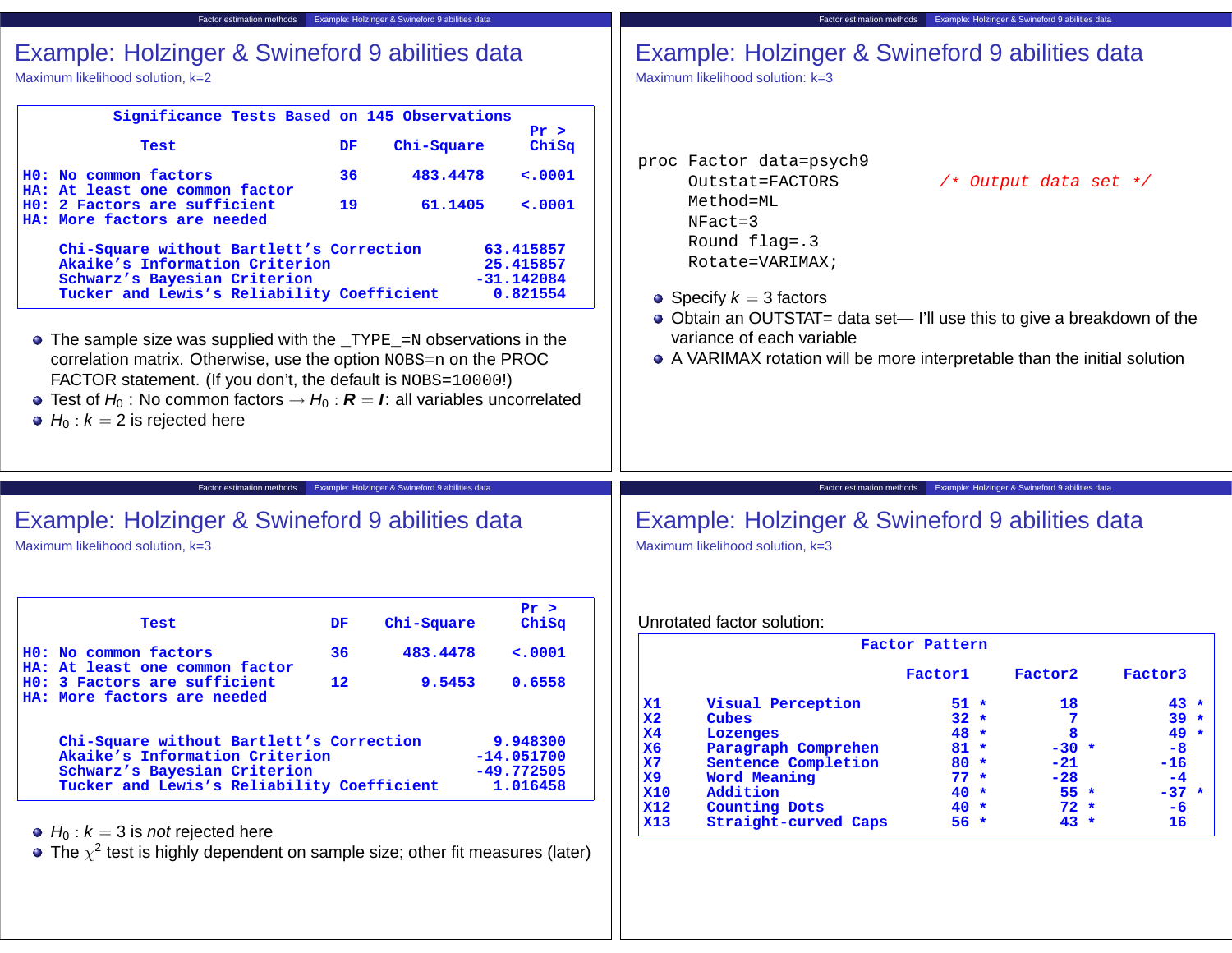| Example: Holzinger & Swineford 9 abilities data<br>Maximum likelihood solution, k=3                                                                                                                                                                   | Example: Holzinger & Swineford 9 abilities data<br>Decomposing the variance of each variable<br>Using the OUTSTAT= data set (communalities) and the reliabilities in the<br>PSYCH9 data set, we can decompose the variance of each variable                                                                                                                                                                  |
|-------------------------------------------------------------------------------------------------------------------------------------------------------------------------------------------------------------------------------------------------------|--------------------------------------------------------------------------------------------------------------------------------------------------------------------------------------------------------------------------------------------------------------------------------------------------------------------------------------------------------------------------------------------------------------|
| Varimax rotated factor solution:                                                                                                                                                                                                                      | Specific<br>Common<br>Unique<br>Error<br>Variance<br>Variance<br>Reliability<br>Variance<br>Variance<br>Name                                                                                                                                                                                                                                                                                                 |
| Rotated Factor Pattern                                                                                                                                                                                                                                | Visual Perception<br>0.244<br>0.756<br>0.482<br>0.518<br>0.275                                                                                                                                                                                                                                                                                                                                               |
| Factor3<br>Factor1<br>Factor2                                                                                                                                                                                                                         | 0.304<br>0.568<br>0.264<br>0.736<br>0.432<br>Cubes<br>0.937<br>0.475<br>0.525<br>0.462<br>0.064<br>Lozenges                                                                                                                                                                                                                                                                                                  |
| Visual Perception<br>19<br>$64 *$<br>$\mathbf{x}$ 1<br>20<br>$\mathbf{X}2$<br>11<br>$50 *$<br>Cubes<br>4<br>X <sub>4</sub><br>21<br>$65 *$<br>7<br>Lozenges<br>X6<br>$84 *$<br>23<br>Paragraph Comprehen<br>7                                         | 0.750<br>0.760<br>0.240<br>$-0.010$<br>0.250<br>Paragraph Comprehen<br>0.754<br>0.702<br>0.298<br>0.052<br>0.246<br>Sentence Completion<br>0.193<br>Word Meaning<br>0.870<br>0.677<br>0.323<br>0.130<br>Addition<br>0.952<br>0.607<br>0.393<br>0.345<br>0.048<br>0.937<br>0.682<br>0.318<br>0.256<br>0.063<br>Counting Dots<br>0.889<br>0.525<br>Straight-curved Caps<br>0.475<br>0.364<br>0.111             |
| $\mathbf{X}$<br>17<br>$80 *$<br>18<br>Sentence Completion<br>X9<br>Word Meaning<br>6<br>25<br>$78 *$                                                                                                                                                  | Assuming $k = 3$ factors: Verbal, Speed, Visual-                                                                                                                                                                                                                                                                                                                                                             |
| <b>X10</b><br>$76 *$<br>$-5$<br>Addition<br>17<br><b>X12</b><br>$-1$<br>$79 *$<br>26<br><b>Counting Dots</b><br><b>X13</b><br>Straight-curved Caps<br>$52 *$<br>$47 *$<br>20                                                                          | • Paragraph comprehension and Sentence completion are better measures<br>of the Verbal factor, even though Word meaning is more reliable.<br>• Addition and Counting Dots are better measures of Speed; S-C Caps<br>also loads on the Visual factor<br>• Visual factor: Lozenges most reliable, but Visual Perception has greatest<br>common variance. Cubes has large specific variance and error variance. |
|                                                                                                                                                                                                                                                       |                                                                                                                                                                                                                                                                                                                                                                                                              |
| Example: Holzinger & Swineford 9 abilities data<br>Factor estimation methods                                                                                                                                                                          | Example: Holzinger & Swineford 9 abilities data<br>Factor estimation methods                                                                                                                                                                                                                                                                                                                                 |
| Interlude: Significance tests & fit statistics for EFA I                                                                                                                                                                                              | Interlude: Significance tests & fit statistics for EFA II                                                                                                                                                                                                                                                                                                                                                    |
| • As we have seen, ML solution $\rightarrow \chi^2 = (N-1)F_{min}$ (large sample test)<br>• Adding another factor always reduces $\chi^2$ , but also reduces df.                                                                                      | • Tucker-Lewis Index (TLI): Compares the $\chi^2/df$ for the null model ( $k = 0$ )<br>to the $\chi^2$ /df for a proposed model with $k = m$ factors                                                                                                                                                                                                                                                         |
| • $\chi^2$ /df gives a rough measure of goodness-of-fit, taking # factors into<br>account. Values of $\chi^2/df \ll 2$ are considered "good."<br>• Test $\Delta \chi^2 = \chi^2_m - \chi^2_{m+1}$ on $\Delta df = df_m - df_{m+1}$ degrees of freedom | $TLI = \frac{(\chi_0^2/df_0) - (\chi_m^2/df_m)}{(\chi_0^2/df_0) - 1}$                                                                                                                                                                                                                                                                                                                                        |
| • Pr( $\Delta \chi^2$ , $\Delta df$ ) tests if there is a significant improvement in adding one more<br>factor.                                                                                                                                       | • Theoretically, $0 \leq TLI \leq 1$ . "Acceptable" models should have at least                                                                                                                                                                                                                                                                                                                              |
| • Akaike Information Criterion (AIC): penalizes model fit by $2 \times #$ free                                                                                                                                                                        | $TLI > .90$ ; "good" models: $TLI > .95$<br>• In CFA, there are many more fit indices. Among these, the Root Mean                                                                                                                                                                                                                                                                                            |
| parameters<br>$AIC = \chi^2 + 2$ (# free parameters) = $\chi^2 + [p(p-1) - 2df]$                                                                                                                                                                      | Square Error of Approximation (RMSEA) is popular now.                                                                                                                                                                                                                                                                                                                                                        |
| • Bayesian Information Criterion (BIC): greater penalty with larger N                                                                                                                                                                                 |                                                                                                                                                                                                                                                                                                                                                                                                              |
| $BIC = \chi^2 + \log N(\text{# free parameters})$                                                                                                                                                                                                     | $RMSEA = \sqrt{\frac{(\chi^2/df)-1}{N-1}}$<br>• "Adequate" models have RMSEA $\leq$ .08; "good' models: RMSEA $\leq$ .05.                                                                                                                                                                                                                                                                                    |

Factor estimation methods Example: Holzinger & Swineford 9 abilities data

Factor estimation methods Example: Holzinger & Swineford 9 abilities data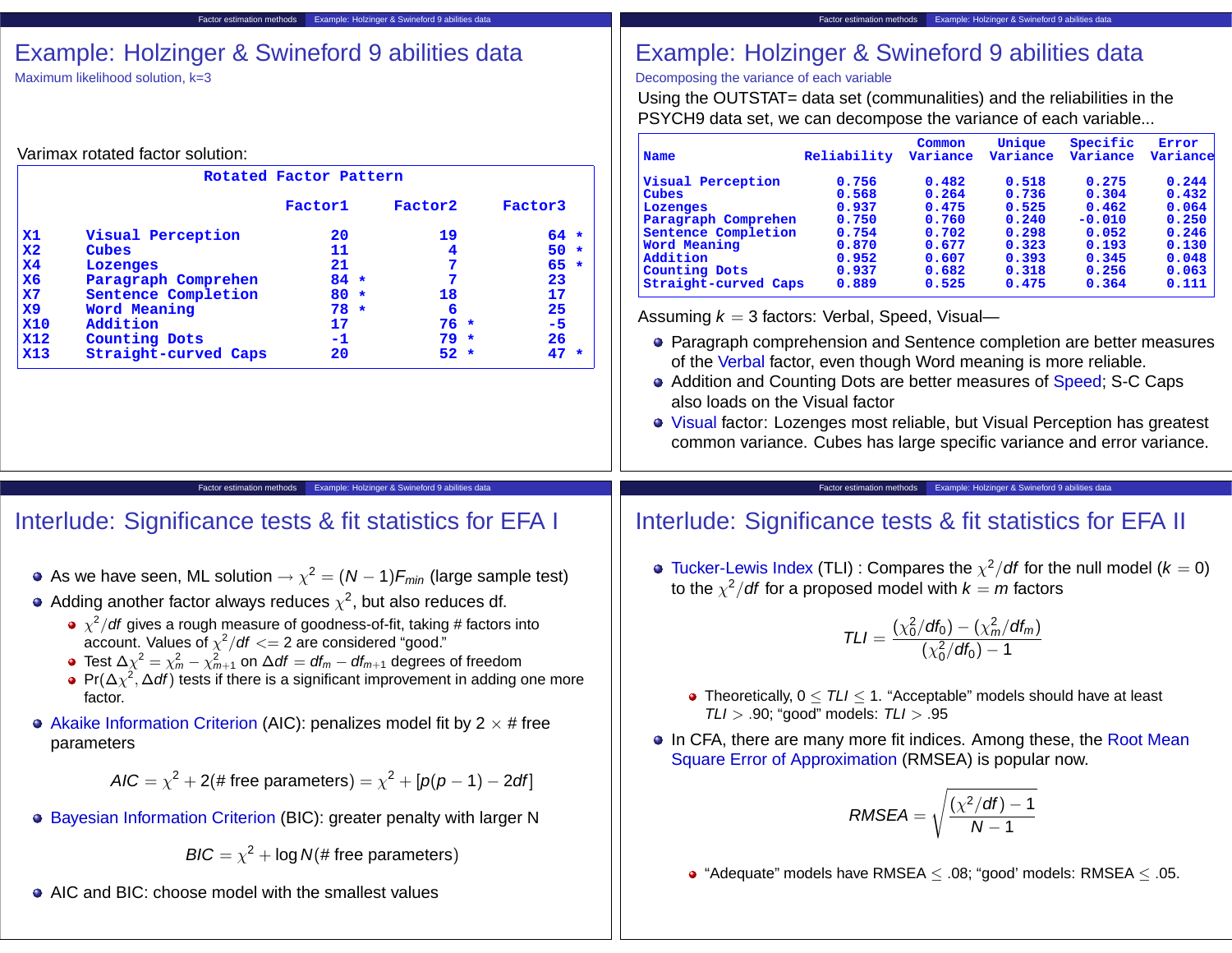| Example: Holzinger & Swineford 9 abilities data<br><b>Factor estimation methods</b>                                                                                                                                                                                                                                                                                                                                                                                                                                                                                                                                                                                                                                                                                                                                            | Factor and component rotation                                                                                                                                                                                                                                                                                                       |
|--------------------------------------------------------------------------------------------------------------------------------------------------------------------------------------------------------------------------------------------------------------------------------------------------------------------------------------------------------------------------------------------------------------------------------------------------------------------------------------------------------------------------------------------------------------------------------------------------------------------------------------------------------------------------------------------------------------------------------------------------------------------------------------------------------------------------------|-------------------------------------------------------------------------------------------------------------------------------------------------------------------------------------------------------------------------------------------------------------------------------------------------------------------------------------|
| Example: Holzinger & Swineford 9 abilities data<br><b>Comparing solutions</b>                                                                                                                                                                                                                                                                                                                                                                                                                                                                                                                                                                                                                                                                                                                                                  | <b>Factor and Component Rotation</b>                                                                                                                                                                                                                                                                                                |
| Collect the test statistics in tables for comparison                                                                                                                                                                                                                                                                                                                                                                                                                                                                                                                                                                                                                                                                                                                                                                           | $\bullet$ In multiple regression, you can replace the $p$ regressors with a set of $p$                                                                                                                                                                                                                                              |
| Prob<br>ChiSq<br>ChiSq<br>k<br>DF<br>Test<br>< .0001<br>HO: No common factors<br>483.4478<br>$\mathbf 0$<br>36<br>172.2485<br>< .0001<br>HO: 1 Factor is sufficient<br>27<br>1<br>< .0001<br>HO: 2 Factors are sufficient<br>61.1405<br>19<br>12<br>0.6558<br>3<br>HO: 3 Factors are sufficient<br>9.5453<br>From these, various fit indices can be calculated<br>diff<br>diff<br>Pr ><br>Chi2<br>chi2/df<br>diff<br>k<br>DF<br><b>AIC</b><br><b>BIC</b><br>TLI<br>13.4291<br>$\mathbf 0$<br>123.805<br>43.433<br>0.5672<br>6.3796<br>311.199<br>9<br>$\mathbf 0$<br>1<br>25.416<br>$\mathbf{2}$<br>111.108<br>8<br>$-31.142$<br>0.8216<br>3.2179<br>$\mathbf 0$<br>$\overline{\mathbf{3}}$<br>0.7954<br>7 <sup>7</sup><br>$-14.052$<br>$-49.772$<br>51.595<br>$\lt$ .0001<br>1.0165<br>All measures agree on $k = 3$ factors! | linear combinations of them without changing the $R^2$ .<br>data demo;<br>do i=1 to $20i$<br>$x1 = normal(0);$ $x2 = normal(0);$ $\ast$ - random data;<br>$y = x1 + x2 + normal(0);$<br>$x3 = x1 + x2;$<br>$x4 = x1 - x2$ ; *- rotate 45 deg;<br>output;<br>end;<br>proc reg data=demo;<br>model $y = x1 x2$ ;<br>model $y = x3 x4$ |
|                                                                                                                                                                                                                                                                                                                                                                                                                                                                                                                                                                                                                                                                                                                                                                                                                                |                                                                                                                                                                                                                                                                                                                                     |
| Factor and component rotation<br><b>Factor and Component Rotation</b>                                                                                                                                                                                                                                                                                                                                                                                                                                                                                                                                                                                                                                                                                                                                                          | Factor and component rotation<br><b>Rotating Factor Solutions</b>                                                                                                                                                                                                                                                                   |
| • The models using $(x1, x2)$ and $(x3, x4)$ both have the same $R^2$ :                                                                                                                                                                                                                                                                                                                                                                                                                                                                                                                                                                                                                                                                                                                                                        |                                                                                                                                                                                                                                                                                                                                     |
| 0.6233<br>1.36765<br><b>Root MSE</b><br>R-square                                                                                                                                                                                                                                                                                                                                                                                                                                                                                                                                                                                                                                                                                                                                                                               | • Rotation does not affect the overall goodness of fit; communalities are                                                                                                                                                                                                                                                           |
| Standard<br>T for HO:<br>Parameter<br>Variable<br><b>Estimate</b><br>DF<br>Error<br>Parameter=0                                                                                                                                                                                                                                                                                                                                                                                                                                                                                                                                                                                                                                                                                                                                | identical.                                                                                                                                                                                                                                                                                                                          |
| $-0.768$<br><b>INTERCEP</b><br>1<br>$-0.234933$<br>0.30603261                                                                                                                                                                                                                                                                                                                                                                                                                                                                                                                                                                                                                                                                                                                                                                  | • The need for rotation arises because factor solutions are interpreted<br>based on the size of loadings.                                                                                                                                                                                                                           |
| $\mathbf{X}$ <sup>1</sup><br>1.151320<br>3.046<br>0.37796755<br>1<br>$\mathbf{X}2$<br>1.112546<br>1<br>0.29270456<br>3.801                                                                                                                                                                                                                                                                                                                                                                                                                                                                                                                                                                                                                                                                                                     | • Rotated and unrotated solutions may differ greatly in interpretation                                                                                                                                                                                                                                                              |
| 0.6233<br>1.36765<br><b>Root MSE</b><br>R-square                                                                                                                                                                                                                                                                                                                                                                                                                                                                                                                                                                                                                                                                                                                                                                               | Ex: Political attitudes toward government policies:                                                                                                                                                                                                                                                                                 |
| Standard<br>T for HO:                                                                                                                                                                                                                                                                                                                                                                                                                                                                                                                                                                                                                                                                                                                                                                                                          | Unrotated<br>Rotated                                                                                                                                                                                                                                                                                                                |
| Parameter<br>Variable<br><b>Estimate</b><br>DF<br>Parameter=0<br><b>Error</b>                                                                                                                                                                                                                                                                                                                                                                                                                                                                                                                                                                                                                                                                                                                                                  | F1'<br>F1<br>F2'<br>F2                                                                                                                                                                                                                                                                                                              |
| $-0.234933$<br>0.30603261<br>$-0.768$<br><b>INTERCEP</b><br>1                                                                                                                                                                                                                                                                                                                                                                                                                                                                                                                                                                                                                                                                                                                                                                  | X1: spend more on schools<br>.766<br>$-.232$<br>.783<br>.163                                                                                                                                                                                                                                                                        |
| 5.150<br>$\mathbf{X}$ 3<br>1<br>1.131933<br>0.21980594                                                                                                                                                                                                                                                                                                                                                                                                                                                                                                                                                                                                                                                                                                                                                                         | X2: reduce unemployment<br>.670<br>$-.203$<br>.685<br>.143<br>X3: control big business<br>.574<br>$-.174$<br>.587<br>.123                                                                                                                                                                                                           |
| $\mathbf{x}$<br>1.<br>0.019387<br>0.25681328<br>0.075                                                                                                                                                                                                                                                                                                                                                                                                                                                                                                                                                                                                                                                                                                                                                                          | X4: relax immigration<br>.454<br>.533<br>.143<br>.685                                                                                                                                                                                                                                                                               |
| • Similarly, in component (or factor) analysis, you can replace a set of                                                                                                                                                                                                                                                                                                                                                                                                                                                                                                                                                                                                                                                                                                                                                       |                                                                                                                                                                                                                                                                                                                                     |
|                                                                                                                                                                                                                                                                                                                                                                                                                                                                                                                                                                                                                                                                                                                                                                                                                                | X5: minority job programs<br>.389<br>.457<br>.123<br>.587                                                                                                                                                                                                                                                                           |
| components by any (non-singular) set of linear combinations of them                                                                                                                                                                                                                                                                                                                                                                                                                                                                                                                                                                                                                                                                                                                                                            | X6: expand childcare<br>.324<br>.102<br>.489<br>.381                                                                                                                                                                                                                                                                                |
| without changing the variation accounted for.<br>• This process is called rotation                                                                                                                                                                                                                                                                                                                                                                                                                                                                                                                                                                                                                                                                                                                                             |                                                                                                                                                                                                                                                                                                                                     |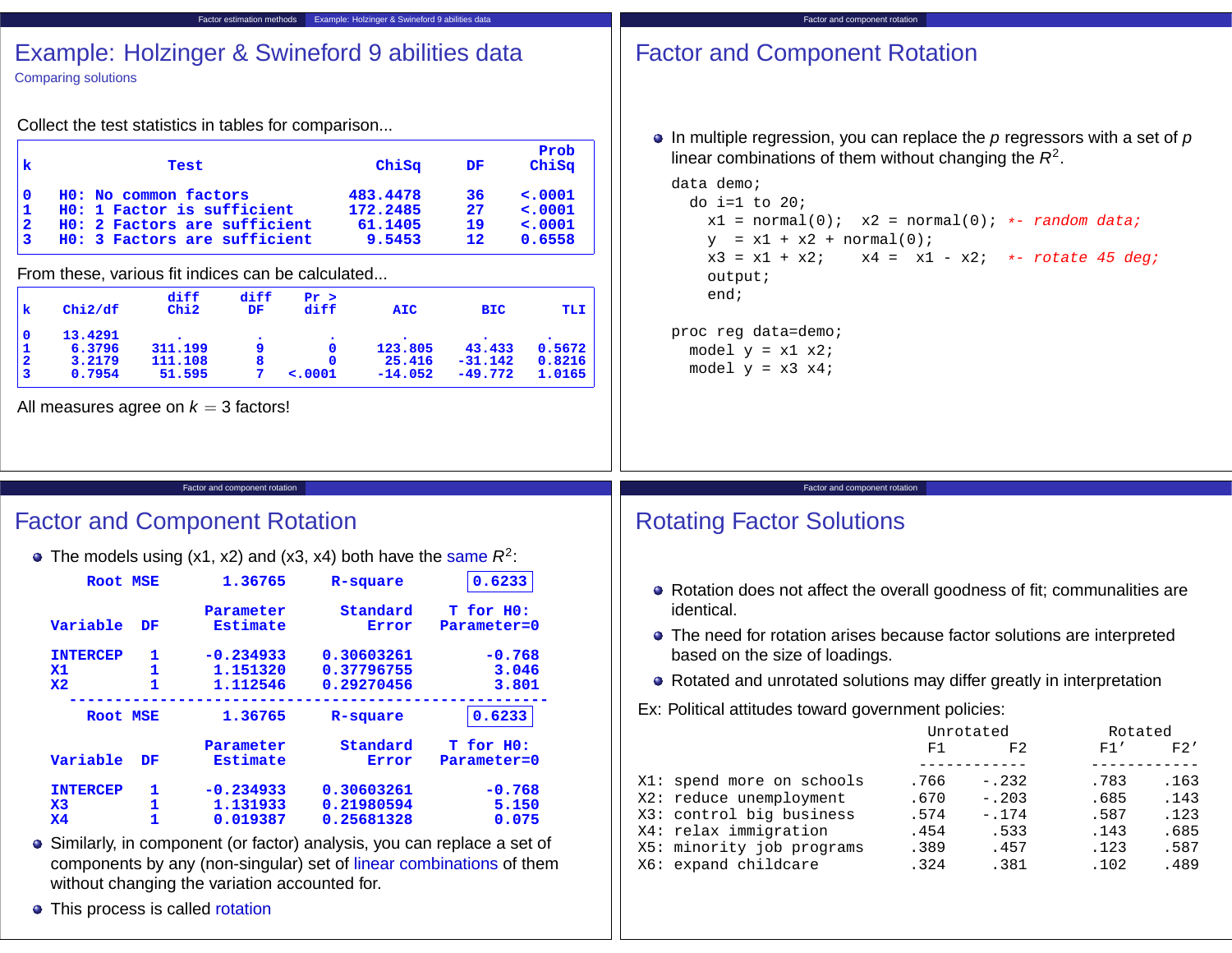#### Factor and component rotation Thurstone's Postulates of Simple Structure

### Simple structure

To make the interpretation of factors as simple as possible:

- Each variable should have non-zero loadings on a small number of factors – preferably 1.
- Each factor should have major loadings on only a few variables the rest near 0.



### Factor and component rotation **Rotation methods: Overview**

## Rotation methods

- Purpose:
	- Make the pattern (loadings) more interpretable
	- Increase number of loadings near 1, 0, or -1
	- $\bullet \rightarrow$  simple structure
	- Only for EFA— in CFA, we specify (and test) a hypothesized factor structure directly.
- Orthogonal rotatation factors remain uncorrelated
	- **Varimax** tries to clean up the columns of the pattern matrix
	- Quartimax tries to clean up the rows of the pattern matrix
	- Equamax tries to do both
- Oblique rotation factors become correlated, pattern may be simpler
	- **Promax** uses result of an orthogonal method and tries to make it better, allowing factors to become correlated.
	- Crawford-Ferguson a family of methods, allowing weights for row parsimony and column parsimony.
- Before CFA, Procrustes (target) rotation was used to test how close you could come to a hypothesized factor pattern.

#### Factor and component rotation Rotation methods: Overvie

# Example: Holzinger & Swineford 9 abilities data

Maximum likelihood solution, k=3

| proc factor data=psych9<br>Method=ML NFact=3 |                                         |  |
|----------------------------------------------|-----------------------------------------|--|
| round flag=.3<br><i>outstat=FACT</i>         | $/*$ output data set for rotations $*/$ |  |
| stderr                                       | $/*$ get standard errors $*/$           |  |
|                                              | rotate=varimax; /* varimax rotation */  |  |
|                                              |                                         |  |
| run;                                         |                                         |  |

### Varimax rotated factor solution:

|                |                      | Rotated Factor Pattern |         |         |
|----------------|----------------------|------------------------|---------|---------|
|                |                      | Factor1                | Factor2 | Factor3 |
| $\mathbf{x}$ 1 | Visual Perception    | 20                     | 19      | $64 *$  |
| $\mathbf{X}2$  | Cubes                | 11                     | 4       | $50 *$  |
| X <sub>4</sub> | Lozenges             | 21                     | 7       | $65 *$  |
| X6             | Paragraph Comprehen  | $84 *$                 | 7       | 23      |
| X7             | Sentence Completion  | $80 *$                 | 18      | 17      |
| $\mathbf{X}9$  | Word Meaning         | $78 *$                 | 6       | 25      |
| <b>X10</b>     | Addition             | 17                     | $76 *$  | $-5$    |
| <b>X12</b>     | <b>Counting Dots</b> | -1                     | $79 *$  | 26      |
| X13            | Straight-curved Caps | 20                     | $52 *$  | 47      |

# Analytic rotation methods

These all attempt to reduce ideas of "simple structure" to mathematical functions which can be optimized.

**Varimax** — Minimize complexity of each factor (# non-zero loadings) → maximize variance of each column of squared loadings.

Factor and component rotation Rotation methods: Overvie

- $\sigma_j^2=[\Sigma_i(\lambda_{ij}^2)^2-(\Sigma_i\lambda_{ij}^2)/\rho]/\rho$  = variance of col  $j$  of squared loadings
- Rotate pairs of cols. j, j/ to find angle to make  $\sigma_j^2 + \sigma_{j\prime}^2$  large
- Repeat for all pairs of columns.
- **Orthomax** Minimize complexity of each variable.
	- Communality =  $h_i^2 = \sum_{j=1}^k \lambda_{ij}^2$  = constant (unchanged by rotation)
	- $\bullet \rightarrow$  minimize complexity by maximizing variance of squared loadings in each row.

$$
(h_i^2)^2 = (\Sigma_j \lambda_{ij}^2)^2 = \underbrace{\Sigma_j \lambda_{ij}^4}_{\text{max}} + 2(\Sigma_{m < n} \lambda_{im}^2 \lambda_{in}^2) = \text{constant}
$$

**Equamax** — Tries to achieve simple structure in both rows (variables) and columns (factors).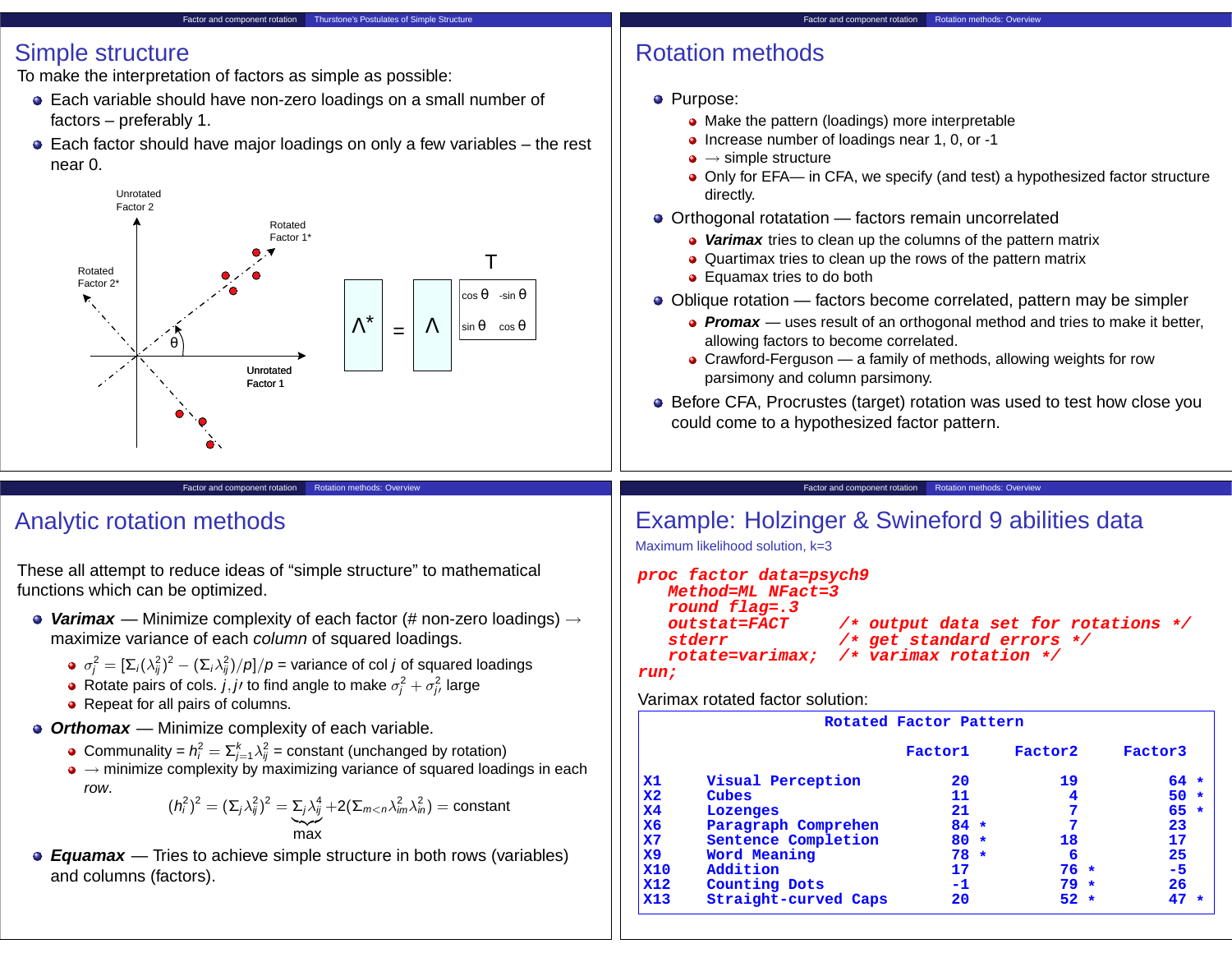#### Factor and component rotation Oblique rotations

## Oblique rotations

- Orthogonal factors are often unnecessarily restrictive; they arise purely from mathematical convenience.
- One can sometimes achieve a simpler structure in the factor loadings by allowing the factors to be correlated.
- **•** For latent variables in a given domain (intelligence, personality, depression), correlated factor often make more sense.



Factor and component rotation Oblique rotations

## Oblique rotation methods

- Promax is the most widely used oblique rotation method
	- Does an initial varimax rotation
	- Transform  $\lambda_{ij}\rightarrow \lambda_{ij}^3$  : makes loadings closer to 0/1
	- Oblique, least squares rotation to  $\Lambda^3$  as target
- Other oblique rotation methods include the Crawford-Ferguson family, minimizing

 $f_{CF} = c_1 \times$  row parsimony  $+ c_2 \times$  col parsimony

Many people try several rotation methods to see which gives most interpretable result.

# Oblique rotations

When  $\Phi \neq I$ , there are two matrices which can be interpreted:



For other rotations, use the OUTSTAT= data set from a prior run:

```
title2 'Promax rotation';
proc factor data=FACT
  Method=ML NFact=3
   Round flag=.3
   rotate=promax;
run;
```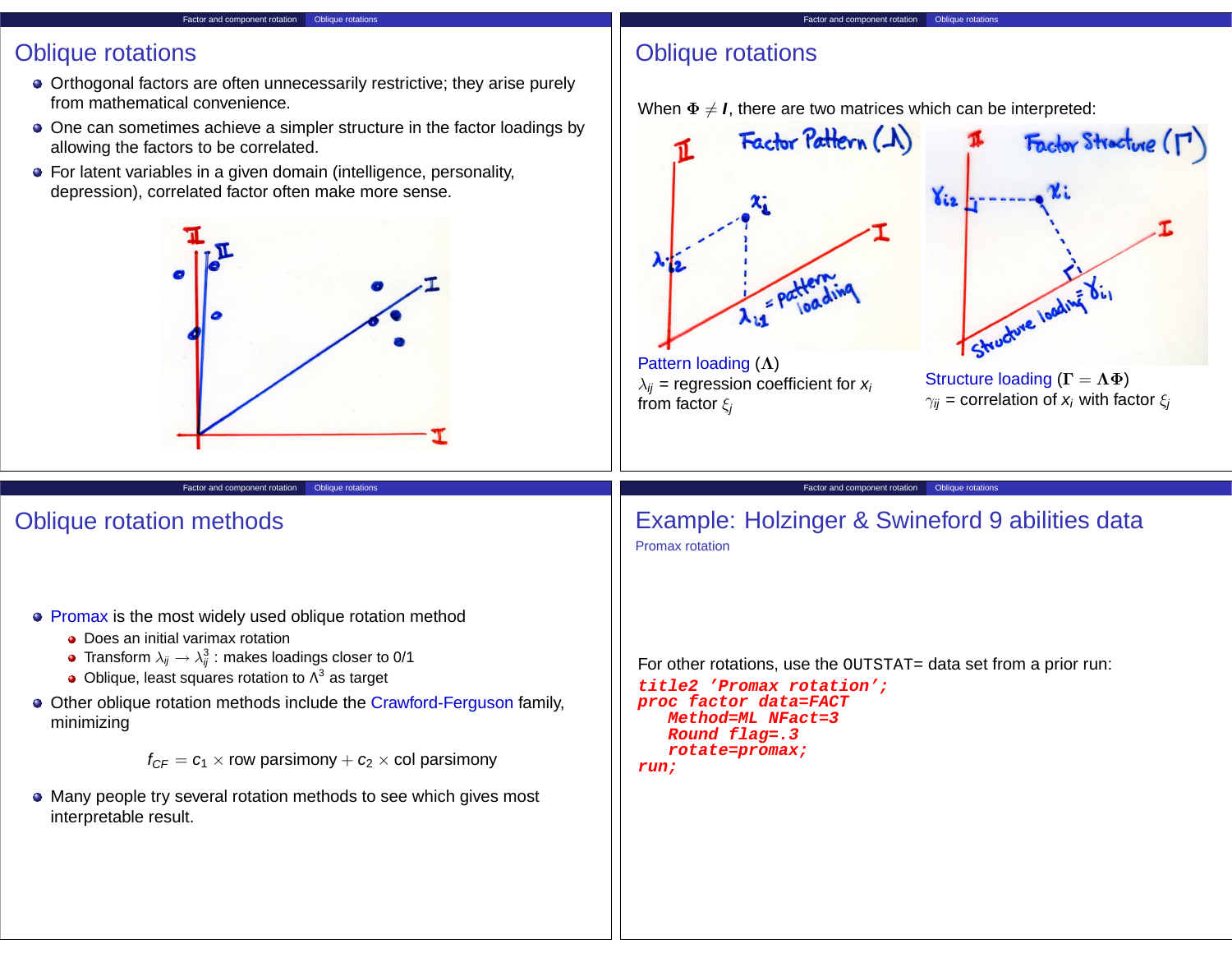### Factor and component rotation Oblique rotations Example: Holzinger & Swineford 9 abilities data Promax rotation Factor pattern:

Target matrix defined from initial Varimax:

### **The FACTOR Procedure Rotation Method: Promax (power = 3)**

### **Target Matrix for Procrustean Transformation**

|                           |                      | Factor1 | Factor2  | Factor3      |  |
|---------------------------|----------------------|---------|----------|--------------|--|
| $\mathbf{x}$ 1            | Visual Perception    | 3       | 2        | $83 *$       |  |
| $\mathbf{X}2$             | Cubes                |         | $\Omega$ | 100          |  |
| $\mathbf{X}$ <sup>4</sup> | Lozenges             | 3       | 0        | $92 *$       |  |
| X6                        | Paragraph Comprehen  | $100 *$ | O        | $\mathbf{2}$ |  |
| $\mathbf{X}$              | Sentence Completion  | $98 *$  |          |              |  |
| $\mathbf{x}$ 9            | Word Meaning         | $97 *$  | O        |              |  |
| <b>X10</b>                | Addition             |         | $100 *$  |              |  |
| <b>X12</b>                | Counting Dots        | 0       | $93 *$   |              |  |
| <b>X13</b>                | Straight-curved Caps | 2       | $40*$    | 29           |  |

**Rotated Factor Pattern (Standardized Regression Coefficients)**

|            |                      | Factor1 | Factor2 | Factor3 |  |
|------------|----------------------|---------|---------|---------|--|
| x1         | Visual Perception    | 5       |         | $64 *$  |  |
| l x2       | Cubes                | 0       | -6      | $53 *$  |  |
| l x4       | Lozenges             | 7       | $-7$    | 68 *    |  |
| X6         | Paragraph Comprehen  | $86 *$  | $-3$    | 5       |  |
| l x7       | Sentence Completion  | $82 *$  |         | $-3$    |  |
| l x9       | Word Meaning         | $80 *$  | -4      | 8       |  |
| <b>X10</b> | Addition             | 13      | $80 *$  | $-23$   |  |
| <b>X12</b> | <b>Counting Dots</b> | $-14$   | $79 *$  | 15      |  |
| <b>X13</b> | Straight-curved Caps | 6       | $45 *$  | 39      |  |

### Factor correlations:

|         |         | Inter-Factor Correlations |         |  |
|---------|---------|---------------------------|---------|--|
|         | Factor1 | Factor2                   | Factor3 |  |
| Factor1 | $100 *$ | 27                        | $45 *$  |  |
| Factor2 | 27      | $100 *$                   | $38 *$  |  |
| Factor3 | $45 *$  | $38 *$                    | $100 *$ |  |

Factor and component rotation Oblique rotations

### Example: Holzinger & Swineford 9 abilities data Promax rotation

### Factor structure:

|                           | Factor Structure (Correlations) |         |         |         |         |         |         |
|---------------------------|---------------------------------|---------|---------|---------|---------|---------|---------|
|                           |                                 | Factor1 |         | Factor2 |         | Factor3 |         |
| $\mathbf{X}$ <sup>1</sup> | Visual Perception               | $36 *$  |         | $32 *$  |         | 69      | $\star$ |
| $\mathbf{X}2$             | Cubes                           | 22      |         | 14      |         | 51      | 未       |
| X <sub>4</sub>            | Lozenges                        | $36 *$  |         | 21      |         | 68      | $\star$ |
| X6                        | Paragraph Comprehen             | 87      | $\star$ | 21      |         | 42      | $\star$ |
| $\mathbf{X}$              | Sentence Completion             | $83 *$  |         | 30      |         | 38      | 未       |
| $\mathbf{x}$ 9            | Word Meaning                    | $82 *$  |         | 20      |         | 42      | $\star$ |
| <b>X10</b>                | Addition                        | 24      |         | $75 *$  |         | 13      |         |
| <b>X12</b>                | Counting Dots                   | 14      |         | 81      | $\star$ | 38      | $\star$ |
| X13                       | Straight-curved Caps            | $35 *$  |         | 61      | $\star$ | 59      | $\star$ |
|                           |                                 |         |         |         |         |         |         |

### Factor and component rotation Procrustes rotations

# Procrustes (target) rotations

- Before CFA, the way to "test" a specific hypothesis for the factor pattern was by rotation to a "target matrix."
- We can specify a hypothesis by a matrix of 1s and 0s, e.g.,

$$
\mathbf{B} = \left[ \begin{array}{rrr} 1 & 0 \\ 1 & 0 \\ 1 & 0 \\ 0 & 1 \\ 0 & 1 \\ 0 & 1 \end{array} \right]
$$

- **Procrustes rotation:** Find a transformation matrix  $T_{k \times k}$  such that  $\Lambda T \approx B$ (least squares fit)
	- **If T** is orthogonal  $(TT^T = I)$ , this is an orthogonal Procrustes rotation
	- Usually  $\boldsymbol{T}\boldsymbol{T}^{\intercal} \neq \boldsymbol{I} \to \text{oblique Procrustes rotation}$
	- Goodness of fit = sum of squares of differences,  $tr(\Lambda \boldsymbol{T} \boldsymbol{B})^T (\Lambda \boldsymbol{T} \boldsymbol{B})$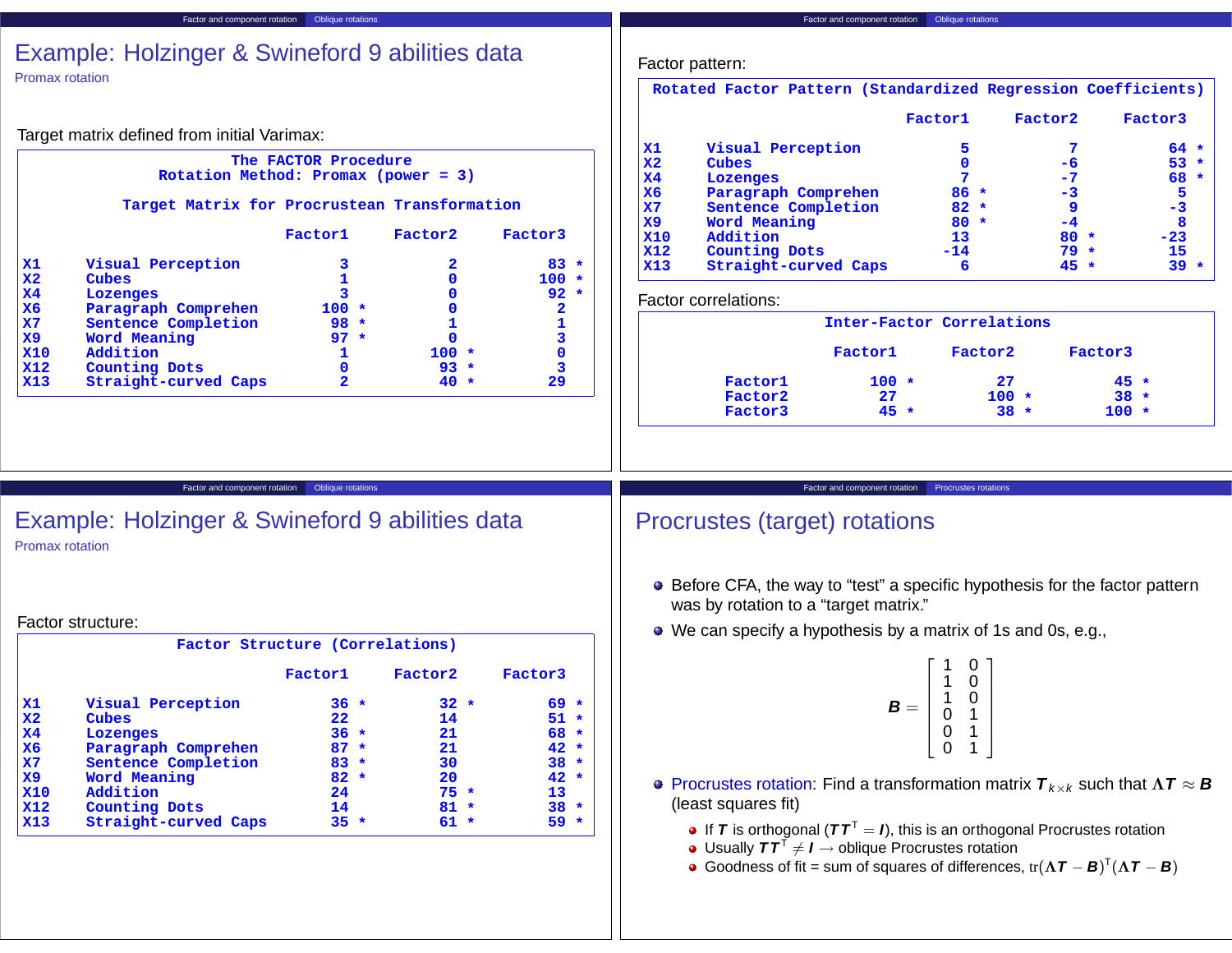| <b>Procrustes rotation</b>                                                                                                                         | Example: Holzinger & Swineford 9 abilities data                  |                  |                  |                      | Example: Holzinger & Swineford 9 abilities data<br><b>Procrustes rotation</b>                                          |                      |                                                                                                                                     |                                              |                            |
|----------------------------------------------------------------------------------------------------------------------------------------------------|------------------------------------------------------------------|------------------|------------------|----------------------|------------------------------------------------------------------------------------------------------------------------|----------------------|-------------------------------------------------------------------------------------------------------------------------------------|----------------------------------------------|----------------------------|
| Enter the hypothesized target as a matrix of 0/1 (transposed):                                                                                     |                                                                  |                  |                  |                      | Target matrix: Factor pattern:                                                                                         |                      |                                                                                                                                     |                                              |                            |
| title2 'Procrustes rotation: 3 non-overlapping factors';<br>data hypothesis;                                                                       |                                                                  |                  |                  |                      |                                                                                                                        |                      |                                                                                                                                     | Target Matrix for Procrustean Transformation |                            |
| input _name_ X1 X2 X4 X6 X7 X9 X10 X12 X13;<br>list; datalines;                                                                                    |                                                                  |                  |                  | <b>X1</b>            | Visual Perception                                                                                                      |                      | Factor1<br>$100 *$                                                                                                                  | Factor2<br>$\mathbf 0$                       | Factor3<br>0               |
| <i><b>FACTOR1</b></i><br>$\mathbf{1}$<br>0<br>$\mathbf{1}$<br>$\mathbf{I}$<br>$\mathbf{1}$<br><b>FACTOR2</b><br>$\mathbf{1}$<br>0<br>0<br>$\bm{o}$ | 0<br>$\mathbf{1}$<br>$\overline{\mathbf{0}}$<br>0<br>0           |                  |                  | X <sub>2</sub>       | Cubes                                                                                                                  |                      | $100 *$                                                                                                                             | $\mathbf 0$                                  | $\mathbf{0}$               |
| $\boldsymbol{0}$<br>$\overline{a}$<br>$\boldsymbol{0}$<br>$\boldsymbol{o}$<br>$\boldsymbol{0}$<br><b>FACTOR3</b>                                   | $\mathbf{1}$<br>$\boldsymbol{0}$<br>$\mathbf{1}$<br>$\mathbf{7}$ |                  |                  | X <sub>4</sub><br>X6 | Lozenges<br>Paragraph Comprehen                                                                                        |                      | $100 *$<br>$\mathbf 0$                                                                                                              | $\mathbf 0$<br>$100 *$                       | $\mathbf 0$<br>$\mathbf 0$ |
|                                                                                                                                                    |                                                                  |                  |                  | $\mathbf{X}$         | Sentence Completion                                                                                                    |                      | 0                                                                                                                                   | $100 *$                                      | $\mathbf 0$                |
| proc factor data=FACT<br>rotate=procrustes target=hypothesis                                                                                       |                                                                  |                  |                  | X9<br><b>X10</b>     | Word Meaning<br>Addition                                                                                               |                      | $\Omega$<br>$\Omega$                                                                                                                | $100 *$<br>$\mathbf 0$                       | $\mathbf 0$<br>$100 *$     |
| round flag=.3 PLOT;                                                                                                                                |                                                                  |                  |                  | <b>X12</b>           | <b>Counting Dots</b>                                                                                                   |                      | $\mathbf 0$                                                                                                                         | $\mathbf 0$                                  | $100 *$                    |
| run;                                                                                                                                               |                                                                  |                  |                  | <b>X13</b>           | Straight-curved Caps                                                                                                   |                      | $\mathbf{0}$                                                                                                                        | $\mathbf 0$                                  | $100 *$                    |
|                                                                                                                                                    |                                                                  |                  |                  |                      |                                                                                                                        |                      |                                                                                                                                     |                                              |                            |
| Factor pattern:                                                                                                                                    | Factor and component rotation Procrustes rotations               |                  |                  |                      | <b>Factor Scores</b>                                                                                                   | <b>Factor Scores</b> |                                                                                                                                     |                                              |                            |
| Rotated Factor Pattern (Standardized Regression Coefficients)                                                                                      |                                                                  |                  |                  |                      |                                                                                                                        |                      |                                                                                                                                     |                                              |                            |
|                                                                                                                                                    | Factor1                                                          | Factor2          | Factor3          |                      | • Factor scores represent the values of individual cases on the latent factor                                          |                      |                                                                                                                                     |                                              |                            |
| Visual Perception<br><u>x1</u>                                                                                                                     | $61 *$                                                           | 3                | 15               |                      | variables.                                                                                                             |                      |                                                                                                                                     |                                              |                            |
| $\mathbf{X}2$<br>Cubes<br><b>X4</b><br>Lozenges                                                                                                    | $52 *$<br>$66 *$                                                 | $-2$<br>5        | $\mathbf 0$<br>1 |                      | • Uses: classification, cluster analysis, regression, etc. based on results of                                         |                      |                                                                                                                                     |                                              |                            |
| Paragraph Comprehen<br>X6                                                                                                                          | 3                                                                | $87 *$<br>$83 *$ | $-3$<br>9        |                      | factor analysis.                                                                                                       |                      |                                                                                                                                     |                                              |                            |
| $\mathbf{X}$ 7<br>Sentence Completion<br><b>X9</b><br>Word Meaning                                                                                 | $-5$                                                             | $80 *$           | $-4$             |                      | • Factor scores (unlike component scores) cannot be computed exactly, but<br>must be estimated.                        |                      |                                                                                                                                     |                                              |                            |
| <b>X10</b><br>Addition                                                                                                                             | $-29$<br>۰                                                       | 13<br>$-16$      | $80 *$           |                      |                                                                                                                        |                      |                                                                                                                                     |                                              |                            |
| <b>X12</b><br>Counting Dots<br><b>X13</b><br>Straight-curved Caps                                                                                  | $34 *$                                                           | 4                | 83<br>$51 *$     |                      | • Reason: The unique factors (by definition) are uncorrelated with everything<br>else.                                 |                      |                                                                                                                                     |                                              |                            |
| Factor correlations:                                                                                                                               |                                                                  |                  |                  |                      | • Therefore a linear combination of the variables cannot be perfectly<br>correlated with any common factor.            |                      |                                                                                                                                     |                                              |                            |
|                                                                                                                                                    | Inter-Factor Correlations                                        |                  |                  |                      | • Most factor analysis programs (PROC FACTOR, LISREL, EQS) estimate                                                    |                      |                                                                                                                                     |                                              |                            |
| Factor1                                                                                                                                            | Factor2                                                          | Factor3          |                  |                      | factor score coefficients by multiple regression, using the usual formula<br>for standardized regression coefficients: |                      |                                                                                                                                     |                                              |                            |
| Factor1<br>Factor2                                                                                                                                 | $100 *$<br>$48 *$<br>$48 *$<br>$100 *$                           | $34 *$<br>$31 *$ |                  |                      |                                                                                                                        |                      | $\boldsymbol{B}_{p\times k}=(\boldsymbol{R}_{xx})^{-1}\boldsymbol{R}_{x\xi}=\boldsymbol{R}_{xx}^{-1}\widehat{\wedge}\widehat{\Phi}$ |                                              |                            |
|                                                                                                                                                    |                                                                  |                  |                  |                      |                                                                                                                        |                      |                                                                                                                                     |                                              |                            |